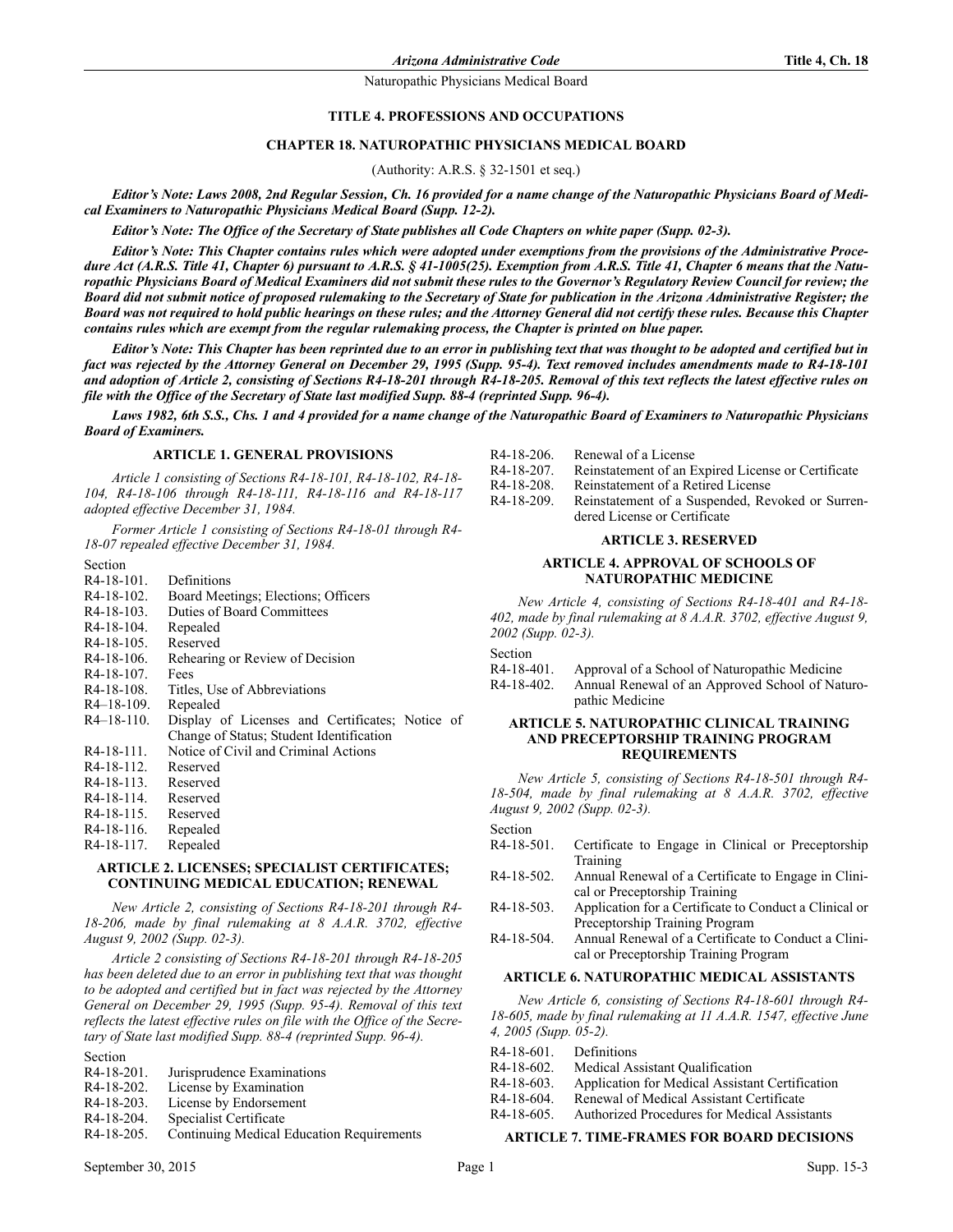*New Article 7, consisting of Sections R4-18-701 and Table 1, made by final rulemaking at 8 A.A.R. 3702, effective August 9, 2002 (Supp. 02-3).*

Section<br>R4-18-701. Time-frames for Board Decisions Table 1. Time-frames

## **ARTICLE 8. EXPERIMENTAL MEDICINE**

*New Article 8, consisting of Sections R4-18-801 and R4-18- 802, made by final rulemaking at 8 A.A.R. 3702, effective August 9, 2002 (Supp. 02-3).*

Section

R4-18-801. Experimental Medicine

R4-18-802. Informed Consent and Duty to Follow Protocols

# **ARTICLE 9. CERTIFICATE TO DISPENSE**

*New Article 9, consisting of Sections R4-18-901 through R4- 18-904, made by final rulemaking at 19 A.A.R. 1302, effective July 6, 2013 (Supp. 13-2).*

| Definitions                                        |
|----------------------------------------------------|
| Qualifications for a Certificate to Dispense       |
| Application for a Certificate to Dispense; Renewal |
|                                                    |

R4-18-904. Dispensing; Intravenous Nutrients

## **ARTICLE 1. GENERAL PROVISIONS**

### **R4-18-101. Definitions**

In addition to the definitions in A.R.S. §§ 32-1501 through 32- 1581, the following definitions apply to this Chapter unless otherwise specified:

- 1. "Administrative completeness review" means the Board's process for determining that an applicant has provided, or caused to be provided, all of the application packet information and documentation required by statute or rule for an application for a license or a certificate.
- 2. "Applicant" means a person requesting from the Board an initial, temporary, or renewal license or certificate.
- 3. "Approved Specialty College or Program" means a postdoctoral training program that awards a medical specialist certificate, and is certified by a Specialty Board of Examiners, The American Association of Naturopathic Physicians ("AANP") or another professional association or, another state's licensing agency, and which is recognized by the Board.
- 4. "Chief medical officer" means a physician who is responsible for a clinical, preceptorship, internship, or postdoctoral training program's compliance with state and federal laws, rules, and regulations.
- 5. "Continuing medical education" or "CME" means courses, seminars, lectures, programs, conferences, and workshops related to subjects listed in A.R.S. § 32- 1525(B), that are offered or sanctioned by one of the organizations referenced in R4-18-205(B).
- "Device" means the same as in A.R.S.  $\S$  32-1581(H)(1).
- 7. "Endorsement" means the procedure for granting a license in this state to an applicant who is currently licensed to practice naturopathic medicine by another state, district, or territory of the United States or by a foreign country that requires a written examination substantially equivalent to the written examination provided for in A.R.S. § 32-1525.
- 8. "Facility" means a health care institution as defined in A.R.S. § 36-401, office or clinic maintained by a health care institution or by an individual licensed under A.R.S. Title 32, Chapter 13, 14, 17, or 29, office or public health

clinic maintained by a state or county, office or clinic operated by a qualifying community health center under A.R.S. § 36-2907.06, or an office or clinic operated by a corporation, association, partnership, or company authorized to do business in Arizona under A.R.S. Title 10.

- 9. "Informed consent" means a document, signed by a patient or the patient's legal guardian, which contains the information in R4-18-802(A)(1), (A)(2), and (A)(3).
- 10. "Institutional review board" means a group of persons that is approved according to guidelines of the United States Department of Health and Human Services, Office for Human Research Protection, which reviews investigational or experimental protocols and approves their use on animals or humans for the purposes of protecting the subjects of the investigational or experimental protocol from undue harm and assures that the research and its review is carried out according to guidelines of the United States Department of Health and Human Services, Office for Human Research Protection.
- 11. "Internship" means clinical and didactic training by a doctor of naturopathic medicine certified by the Board according to A.R.S. § 32-1561.
- 12. "License" means a document issued by the Board that authorizes the individual to whom it is issued to practice naturopathic medicine.
- 13. "Medical student" means naturopathic medical student defined in A.R.S. § 32-1501(24).
- 14. "Medication" means the same as drug defined in A.R.S. § 32-1501(15) or natural substance defined in A.R.S. § 32- 1501(23).
- 15. "National board" means any of the following:
	- a. The Federation of State Medical Licensing Boards,
	- b. The National Board of Chiropractic Examiners,
	- c. The National Board of Medical Examiners,
	- d. The National Board of Osteopathic Examiners, or
	- e. The North American Board of Naturopathic Examiners.
- 16. "Procedure" means an activity directed at or performed on an individual for improving health, treating disease or injury, or making a diagnosis.
- 17. "Protocol" means an explicit detailed plan of an experimental medical procedure or test that is approved by an institutional review board.
- 18. "Resident physician in training" means a person who holds a degree of doctor of naturopathic medicine and is certified by the Board to diagnose and treat patients under supervision in an internship, preceptorship, or a post doctoral training program.
- 19. "Substantive review" means the Board's process for determining whether an applicant for licensure, certification, or approval meets the requirements of A.R.S. Title 32, Chapter 14 and this Chapter.
- 20. "Verified" means a notarized form dated, and signed by the applicant, affirming the information provided in the application, including any accompanying documents submitted by or on behalf of the applicant, is true and complete.

# **Historical Note**

Adopted effective December 31, 1984 (Supp. 84-6). Amended effective December 29, 1995 (Supp. 95-4). Amended Section corrected Supp. 96-4 to reflect adopted Section on file with the Office of the Secretary of State effective December 31, 1984 (Supp. 84-6). Amended by final rulemaking at 8 A.A.R. 3702, effective August 9, 2002 (Supp. 02-3). Amended by final rulemaking at 19 A.A.R. 1302, effective July 6, 2013 (Supp. 13-2).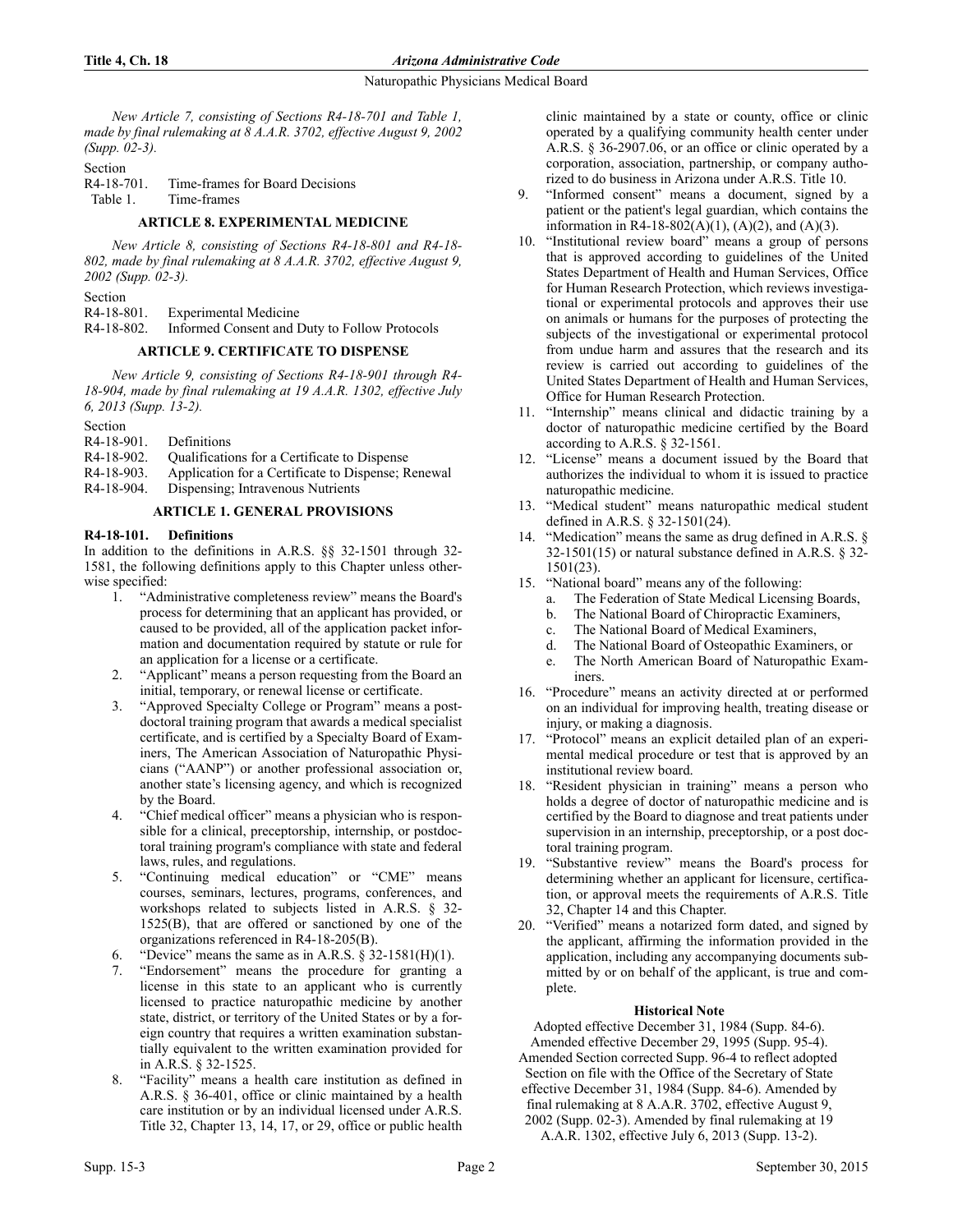Amended by final rulemaking at 21 A.A.R. 2009, effective September 1, 2015 (Supp. 15-3).

## **R4-18-102. Board Meetings; Elections; Officers**

- **A.** The Board shall hold a regular meeting in January and July of each year. The officers shall be elected at the January meeting of the Board by majority vote of the Board members present at that meeting. The Board chairman shall preside at all Board meetings. If the chairman is disqualified or unable to attend, the Board vice-chairman shall preside at the meeting. If the Board vice-chairman is disqualified or unable to attend, the Board secretary-treasurer shall preside at the meeting.
- **B.** If an officer's position becomes vacant, the Board shall elect a member of the Board to complete the term of office that is vacant.
- **C.** A Board member shall attend meetings scheduled by the Board. The Board may recommend to the Governor that a Board member who fails to attend three consecutive Board meetings be removed from the Board.

### **Historical Note**

Adopted effective December 31, 1984 (Supp. 84-6). Amended by final rulemaking at 8 A.A.R. 3702, effective August 9, 2002 (Supp. 02-3).

### **R4-18-103. Duties of Board Committees**

A committee appointed by the Board chairman shall make a report to the Board based on the findings or investigations of the committee and may make recommendations for further action by the Board.

### **Historical Note**

New Section made by final rulemaking at 8 A.A.R. 3702, effective August 9, 2002 (Supp. 02-3).

### **R4-18-104. Repealed**

### **Historical Note**

Adopted effective December 31, 1984 (Supp. 84-6). Amended by adding a new subsection (H) effective June 18, 1987 (Supp. 87-2). Section repealed by final rulemaking at 8 A.A.R. 3702, effective August 9, 2002 (Supp. 02- 3).

### **R4-18-105. Reserved**

# **R4-18-106. Rehearing or Review of Decision**

- **A.** Except as provided in subsection (G), any party who is aggrieved by a decision issued by the Board may file with the Board not later than 30 days after service of the decision, a written motion for rehearing or review of the decision specifying the particular grounds for the rehearing or review. For purposes of this Section, a decision is considered served when personally delivered or five days after mailing by certified mail to the party at the party's last known residence or place of business.
- **B.** A motion for rehearing or review under this Section may be amended at any time before it is ruled upon by the Board. A response may be filed within 15 days after service of the motion or amended motion by any other party. The Board may require the filing of written briefs upon the issue raised in the motion and may provide for oral argument.
- **C.** A rehearing or review of a decision may be granted by the Board for any of the following reasons materially affecting the party's rights:
	- 1. Irregularity in the proceedings of the Board, administrative law judge, or any abuse of discretion that deprives the moving party of a fair hearing;
	- 2. Misconduct of the Board or an administrative law judge;
- 3. Accident or surprise that could not have been prevented by ordinary prudence;
- 4. Newly discovered material evidence that could not, with reasonable diligence, have been discovered and produced at the hearing;
- 5. Excessive or insufficient penalties;
- 6. Error in the admission or rejection of evidence or other errors of law occurring at the hearing; or
- 7. That the findings of fact or decision is not justified by the evidence, or is contrary to law.
- **D.** The Board may affirm or modify its decision or grant a rehearing or review, to all or any of the parties on all or part of the issues for the reasons specified in subsection (C). An order modifying a decision or granting a rehearing or review shall specify with particularity the grounds on which the rehearing or review is granted, and the rehearing or review shall cover only those matters specified.
- **E.** Not later than 35 days after the date a decision is rendered, the Board may, on its own initiative order a rehearing or review of its decision for any reason for which it might have granted a rehearing or review on motion of a party. After giving the parties or their counsel notice and an opportunity to be heard on the matter, the Board may grant a motion for rehearing or review, timely served, for a reason not stated in the motion. In either case, the order shall specify the grounds for rehearing and review.
- **F.** When a motion for rehearing is based upon affidavits, they shall be served with the motion. An opposing party may, within 15 days after service, serve opposing affidavits. The Board may extend this period for good cause.
- **G.** If the Board makes specific findings that the immediate effectiveness of the decision is necessary for the preservation of the public health and safety and determines that a rehearing or review of the decision is impracticable, unnecessary, or contrary to the public interest, the decision may be issued as a final decision without an opportunity for a rehearing or review. If a decision is issued as a final decision without an opportunity for rehearing or review, any application for judicial review of the decision shall be made within the time limits permitted for applications for judicial review of the Board's final decisions under A.R.S. Title 12, Chapter 7, Article 6.

### **Historical Note**

Adopted effective December 31, 1984 (Supp. 84-6). Section repealed; new Section made by final rulemaking at 8 A.A.R. 3702, effective August 9, 2002 (Supp. 02-3).

*Editor's Note: The following Section was adopted under an exemption from the provisions of A.R.S. Title 41, Chapter 6, pursuant to A.R.S. § 41-1005(25). Exemption from A.R.S. Title 41, Chapter 6 means the Board did not submit notice of proposed rulemaking to the Secretary of State for publication in the Arizona Administrative Register; the Board did not submit the rules to the Governor's Regulatory Review Council for review; and the Board was not required to hold public hearings on this Section (Supp. 99-3).*

# **R4-18-107. Fees**

- **A.** Application fees are as follows:
	- 1. Medical license, \$225
	- 2. Certificate to dispense, \$225
	- 3. Medical assistant certificate, \$100
	- 4. Clinical training certificate, \$100
	- 5. Preceptorship certificate, \$100
	- 6. Specialty certificate, \$225
- **B.** Arizona naturopathic jurisprudence examination, \$60
- **C.** Annual renewal fees are as follows: 1. Medical license, \$165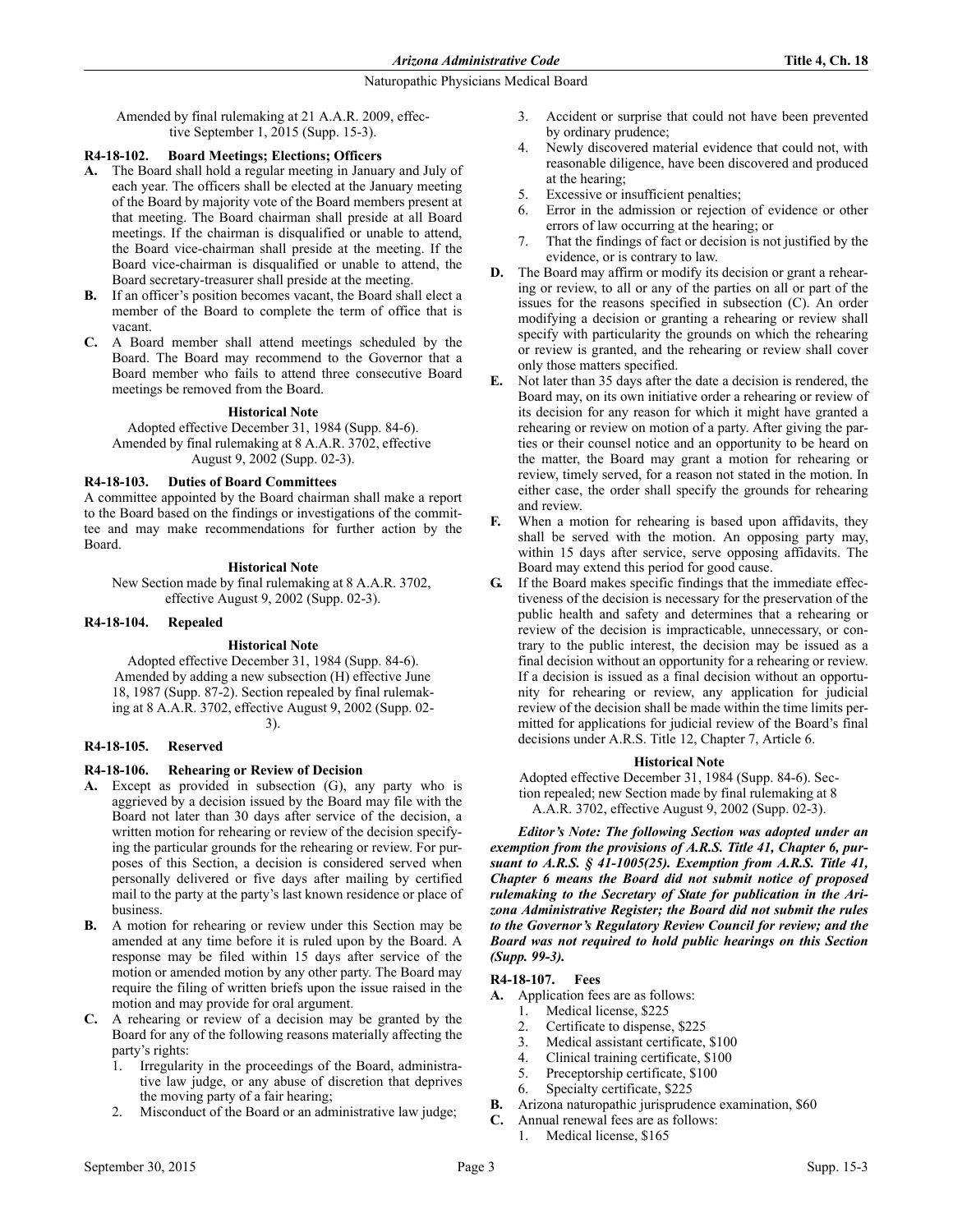## **Title 4, Ch. 18** *Arizona Administrative Code*

### Naturopathic Physicians Medical Board

- 2. Certificate to dispense, \$225
- 3. Medical assistant certificate, \$150
- 4. Clinical training certificate, \$225
- 5. Preceptorship certificate, \$225
- 6. Renewal of specialty certificate, \$225
- **D.** Late renewal fees are as follows:
	- 1. Medical license, \$83
	- 2. Certificate to dispense, \$113
	- 3. Medical assistant certificate, \$75
	- 4. Clinical training certificate, \$113<br>5. Precentorship certificate \$113
	- Preceptorship certificate, \$113
	- 6. Specialty certificate, \$113
- **E.** Other fees are as follows:
	- 1. For a duplicate license or certificate, \$20
	- 2. For photocopying Board records, documents, letters, applications, or files, \$5 or \$0.25 per page, whichever is greater
	- 3. For each audio tape or computer disk containing information requested, \$25
	- 4. For written verification of a license or certificate, \$5
	- 5. For the costs in locating a person who is licensed or certified, actual cost incurred by the Board
	- 6. For each insufficient fund check, \$25

### **Historical Note**

Adopted effective December 31, 1984 (Supp. 84-6). Amended as an emergency effective December 31, 1986, pursuant to A.R.S. § 41-1003, valid for only 90 days (Supp. 86-6). Emergency expired. Amended and adopted as a permanent rule effective June 18, 1987 (Supp. 87-2). Amended paragraph (3) effective November 10, 1988 (Supp. 88-4). Section repealed; new Section adopted by exempt rulemaking at 5 A.A.R. 2874, effective July 28, 1999 (Supp. 99-3). Amended by final rulemaking at 8 A.A.R. 3702, effective August 9, 2002 (Supp. 02-3). Amended by exempt rulemaking at 18 A.A.R. 1499, effective June 6, 2012 (Supp. 12-2). Amended by exempt rulemaking at 19 A.A.R. 1986, effective September 16, 2013 (Supp. 13-3). Amended by final rulemaking at 21 A.A.R. 2009, effective September 1, 2015 (Supp. 15-3).

# **R4-18-108. Titles, Use of Abbreviations**

- **A.** A physician issued a license by the Board may use any of the following titles or abbreviations:
	- 1. Doctor of Naturopathic Medicine,
	- 2. N.M.D.,
	- 3. Doctor of Naturopathy,
	- 4. N.D.,
	- 5. Naturopath,
	- 6. Naturopathic Physician, or
	- Naturopathic Medical Doctor.
- **B.** A physician issued a license, or a graduate of a school approved by the Board, shall not use any of the following titles or abbreviations:
	- 1. Doctor of medicine (naturopathic),
	- 2. M.D.(N.), or
	- 3. M.D.(naturopathic).
- **C.** An unlicensed graduate of a Board approved school of naturopathic medicine who is certified by the Board to engage in preceptorship training shall use the designation "(Preceptee)" after any of the designations in subsection (A). The preceptee shall also ensure that any patient treated by the preceptee signs an informed consent treatment form stating clearly that the preceptee is undergoing training, is not licensed, and identifying the name of the supervising physician.
- **D.** An unlicensed graduate of a Board approved school of naturopathic medicine who is certified by the Board to engage in

internship training shall use the designation "(Intern)" after any of the designations in subsection (A). The intern shall ensure that any patient treated by the intern signs an informed consent treatment form stating clearly that the intern is undergoing training, is not licensed and identifying the name of the supervising physician.

**E.** A person who is permanently retired under A.R.S. § 32-1528 may use any of the designations listed in subsection (A) if that person also uses the designation "(Retired)" after each designation.

## **Historical Note**

Adopted effective December 31, 1984 (Supp. 84-6). Amended by final rulemaking at 8 A.A.R. 3702, effective August 9, 2002 (Supp. 02-3).

# **R4-18-109. Repealed**

# **Historical Note**

Adopted effective December 31, 1984 (Supp. 84-6). Section repealed by final rulemaking at 8 A.A.R. 3702, effective August 9, 2002 (Supp. 02-3).

### **R4-18-110. Display of Licenses and Certificates; Notice of Change of Status; Student Identification**

- **A.** Each person licensed by the Board shall display that license, or a Board issued duplicate in a conspicuous place in each location in which the person conducts regular and ongoing patient care activity.
- **B.** A person, business, or institution regulated by the Board shall notify the Board of any change in the information provided to the Board concerning a license or certificate application or its renewal, including changes in name, address, place of practice, or actions taken against the licensee, for any reason, in any court or by any governmental regulatory body.
- **C.** Each person certified by the Board to engage in clinical training shall wear an identification card issued by the approved naturopathic medical school conducting the training that clearly identifies the person as a student, at all times that the person is involved in clinical training. An approved school may keep all certificates to engage in clinical training issued by the Board at a central location of the primary training facility, if it is easily available for public viewing.
- **D.** Each person, business, or institution that is issued a certificate by the Board shall display that certificate or a Board issued duplicate, in a conspicuous place at each location in which the person, business, or institution conducts regular and ongoing business activity.
- **E.** All notice requirements under this rule shall be in writing and made within 30 days of change of status.

### **Historical Note**

Adopted effective December 31, 1984 (Supp. 84-6). Amended by final rulemaking at 8 A.A.R. 3702, effective August 9, 2002 (Supp. 02-3).

### **R4-18-111. Notice of Civil and Criminal Actions**

- **A.** A person licensed or certified by the Board shall, within 10 days of receipt, notify the Board of any notice, subpoena, summons, or receipt of complaint, whether civil or criminal, arising directly or indirectly out of the person's conduct of the person's professional activities.
- **B.** To provide notice to the Board a person licensed or certified by the Board shall provide either a photocopy or facsimile copy of the notice or other service or a letter advising the Board of the nature of the cause of action allegations made, and the date, time, and place where appearance is required.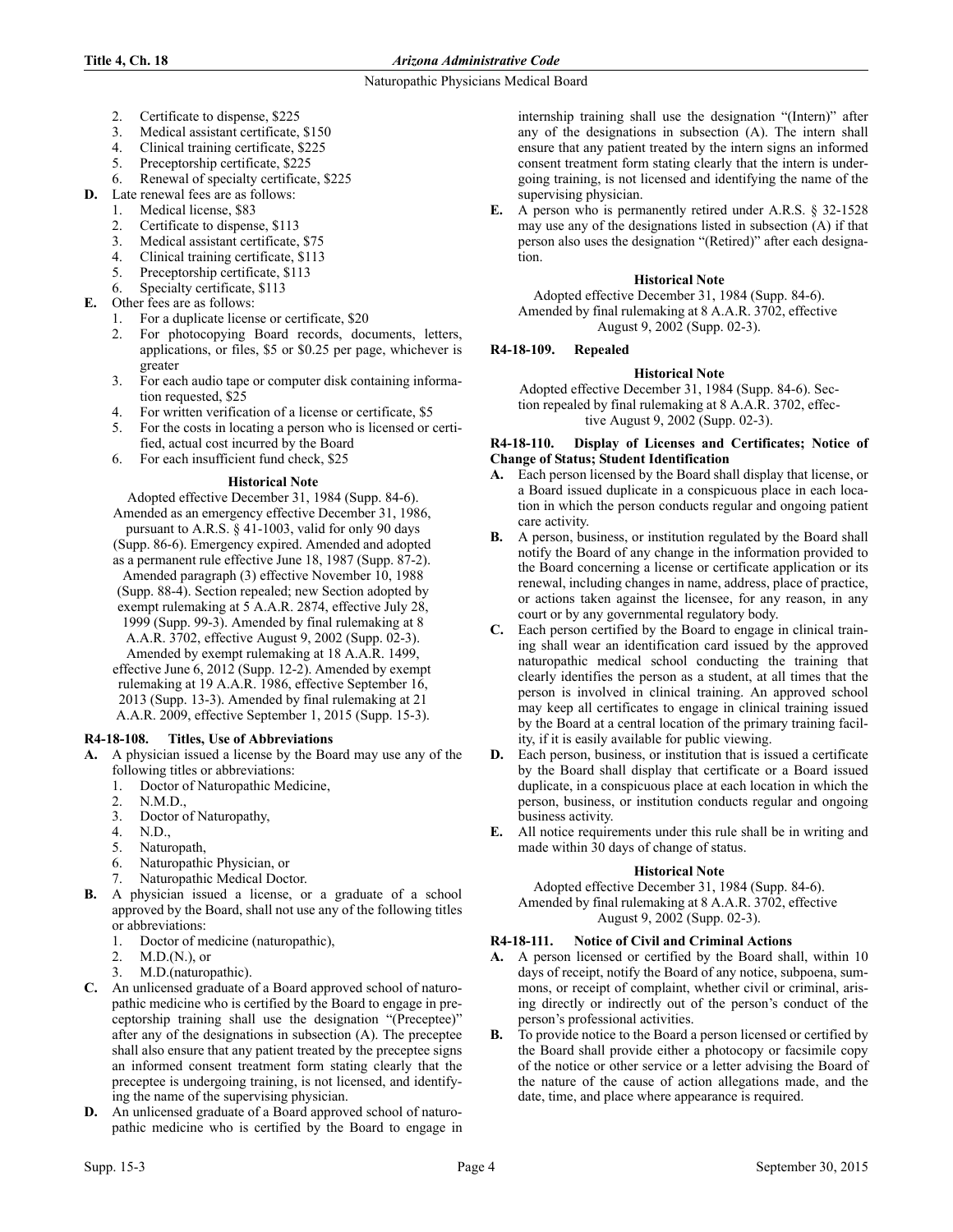**Historical Note** Adopted effective December 31, 1984 (Supp. 84-6). Amended by final rulemaking at 8 A.A.R. 3702, effective August 9, 2002 (Supp. 02-3).

# **R4-18-112. Reserved**

- **R4-18-113. Reserved**
- **R4-18-114. Reserved**
- **R4-18-115. Reserved**
- **R4-18-116. Repealed**

## **Historical Note**

Adopted effective December 31, 1984 (Supp. 84-6). Section repealed by final rulemaking at 8 A.A.R. 3702, effective August 9, 2002 (Supp. 02-3).

## **R4-18-117. Repealed**

# **Historical Note**

Adopted effective December 31, 1984 (Supp. 84-6). Section repealed by final rulemaking at 8 A.A.R. 3702, effective August 9, 2002 (Supp. 02-3).

### **ARTICLE 2. LICENSES; SPECIALIST CERTIFICATES; CONTINUING MEDICAL EDUCATION; RENEWAL**

## **R4-18-201. Jurisprudence Examination**

In addition to the requirements of R4-18-202 or R4-18-203, every applicant for licensure shall take and pass the Arizona Naturopathic Jurisprudence Examination, administered by the Board, with a minimum score of 75%. The examination shall consist of multiplechoice and true-false questions. If an applicant passes the jurisprudence examination to obtain a clinical training certificate under R4- 18-501 and is under the continuous regulation of the Board after obtaining the clinical training certificate, the applicant is not required to take the examination again.

### **Historical Note**

New Section made by final rulemaking at 8 A.A.R. 3702, effective August 9, 2002 (Supp. 02-3).

# **R4-18-202. License by Examination**

In addition to the requirements of R4-18-201, an applicant for licensure by examination shall meet the requirements of A.R.S. Title 32, Chapter 14 and provide the Board:

- 1. A completed application form, provided by the Board that is signed, dated, and verified; and shall include the following information;
	- a. Applicant's full name and any former names used by the applicant;
	- b. Applicant's place and date of birth;
	- c. Applicant's Social Security number;
	- d. Applicant's home, business, and e-mail addresses;
	- e. Applicant's home, business, and cell phone numbers;
	- f. A completed Arizona Statement of Citizenship and Alien Status for State Public Benefits, and copy of evidence;
	- g. The name of the approved naturopathic college applicant graduated from, date of graduation, and date of clinical training completion;
	- h. The date applicant took and passed the required NPLEX examinations of Part I; Biomedical examination, Part II; Clinical Science examination, Part II; Core Clinical Science Examination, and the Clinical Elective examinations in acupuncture, and minor surgery. The date applicant took and passed the examination in Arizona naturopathic jurisprudence that is administered by the Board. Applicant

must have taken and passed all the required examinations within a five-year period immediately preceding the date of application submission to the Board;

- i. A list of all license or certificates issued or denied by any agency. Applicant must cause to have a document submitted directly to the Board from each agency listed, containing the applicant's name, date of issuance or denial, current status, and whether or not any disciplinary actions are pending or have ever been taken;
- j. Whether applicant has ever been arrested, charged with, convicted of, or entered into a plea of no contest to a felony or a misdemeanor;
- k. Whether applicant has ever had a naturopathic medical license or certification, or any other health profession license or certification denied, suspended, rejected or revoked by any agency;
- l. Whether applicant has ever been disciplined by any agency for any act of unprofessional conduct as defined in A.R.S. § 32-1501;
- m. Whether applicant, in lieu of disciplinary action, has entered into a consent agreement or stipulation with a licensing agency in any state, district or territory of the United States or another country;
- n. Whether applicant currently has an open complaint or is involved in any open investigation in any agency or court of law, in any state, district or territory of the United States or another country;
- o. Whether applicant has ever had the authority to prescribe, dispense, or administer a natural substance, drug, or device limited, restricted, modified, denied, surrendered or revoked by a federal or state agency or court of law, in any state, district or territory of the United States or country;
- p. Whether applicant has ever been found medically incompetent;
- Whether applicant has ever been a defendant in any malpractice matter that resulted in a settlement or judgment;
- r. Whether applicant has a medical condition that in any way impairs or limits applicant's ability to practice medicine, and;
- s. A detailed explanation and supporting documentation for each affirmative answer to questions regarding the applicant's background;
- 2. A copy of the applicant's complete NPLEX examination record, to be sent directly to the Board by the North American Board of Naturopathic Examiners ("NABNE") or its successor;
- 3. A complete transcript sent directly to the Board from the approved school of naturopathic medicine from which the applicant graduated. The transcript shall include the date of graduation and the date of completion of clinical training;
- 4. A complete and legible fingerprint card, including the DPS processing fee as specified on the application form;
- 5. A passport size photograph taken within 60 days prior to application submission that is signed on the back by the applicant, and;
- 6. The fees specified in R4-18-107.

# **Historical Note**

New Section made by final rulemaking at 8 A.A.R. 3702, effective August 9, 2002 (Supp. 02-3). Amended by final rulemaking at 21 A.A.R. 2009, effective September 1, 2015 (Supp. 15-3).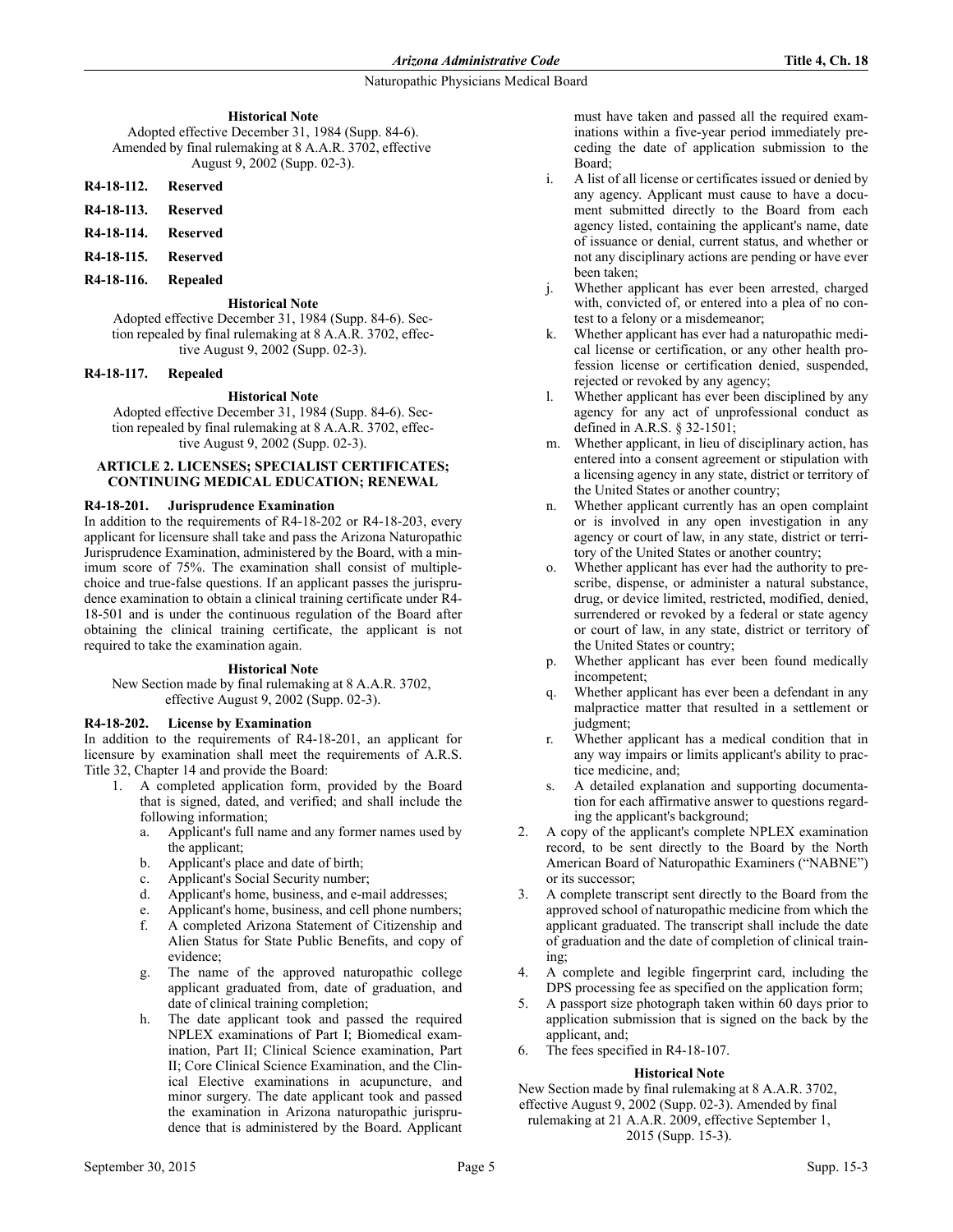## **R4-18-203. License by Endorsement**

In addition to the requirements of R4-18-201, an applicant for licensure by endorsement shall meet the requirements of A.R.S. Title 32, Chapter 14, and provide the Board:

- 1. A completed application form, provided by the Board that is signed, dated, and verified, which shall include the following information;
	- a. Applicant's full name and any former names used by the applicant;
	- b. Place and date of birth;
	- c. Social Security number;
	- d. Home, business, and e-mail addresses;
	- e. Home, business, and cell phone numbers;
	- f. A completed Arizona Statement of Citizenship and Alien Status for State Public Benefits, and copy of evidence;
	- g. The name of the approved naturopathic college applicant graduated from, date of graduation, and date of clinical training completion;
	- h. The date applicant took and passed the examination in Arizona naturopathic jurisprudence that is administered by the Board, and the required NPLEX examinations of Part I; Biomedical examination, Part II; Clinical Science examination, Part II; Core Clinical Science Examination, the Clinical Elective examination in acupuncture, and the Clinical Elective examination in minor surgery;
	- i. A list of all license or certificates issued or denied by any agency in any state, district or territory of the United States or another country. Applicant must cause to have a document submitted directly to the Board from each agency listed, containing the applicant's name, date of issuance or denial, current status, and whether or not any disciplinary actions are pending or have ever been taken;
	- j. Whether applicant has ever been arrested, charged with, convicted of, or entered into a plea of no contest to a felony or a misdemeanor;
	- k. Whether applicant has ever had a naturopathic medical license or certification, or any other profession license or certification denied, suspended, rejected or revoked by any agency in any state, district or territory of the United States or another country;
	- l. Whether applicant has ever been disciplined by any agency in any state, district or territory of the United States or another country, for any act of unprofessional conduct as defined in A.R.S. § 32-1501;
	- m. Whether applicant, in lieu of disciplinary action, has has entered into a consent agreement or stipulation with a licensing agency in any state, district or territory of the United States or another country;
	- n. Whether applicant currently has an open complaint or is involved in any open investigation in any agency or court of law, in any state, district or territory of the United States or another country;
	- o. Whether applicant has ever had the authority to prescribe, dispense, or administer a natural substance, drug, or device limited, restricted, modified, denied, surrendered or revoked by a federal or state agency or court of law; in any state, district or territory of the United States or another country;
	- p. Whether applicant has ever been found medically incompetent;
	- q. Whether applicant has ever been a defendant in any malpractice matter that resulted in a settlement or judgment;
- r. Whether applicant has a medical condition that in any way impairs or limits applicant's ability to practice medicine, and;
- s. A detailed explanation and supporting documentation for each affirmative answer to questions regarding the applicant's background;
- 2. A document submitted directly to the Board by the agency by whom the applicant is licensed as a naturopathic physician that is signed and dated by an official of the agency and that contains:
	- a. The applicant's name;
	- b. The date of issuance of the license;
	- c. The current status of the license;
	- d. A statement of whether the applicant has ever been denied a license by the agency, and;
	- e. A statement of whether any disciplinary action is pending or has ever been taken against the applicant;
- 3. A copy of the applicant's complete NPLEX examination record, to be sent directly to the Board by the North American Board of Naturopathic Examiners "NABNE") or its successor;
- 4. A complete transcript sent directly to the board from the approved school of naturopathic medicine from which the applicant graduated. The transcript shall include the date of graduation and the date of completion of clinical training.
- 5. Applicant must provide evidence of being actively engaged, for at least three years immediately preceding the application, in one or more of the following:
	- a. The active practice as a licensed doctor of naturopathic medicine;
	- b. Participation in an approved internship, preceptorship or clinical training program in naturopathic medicine, as defined in A.R.S. § 32-1501(4), (5),  $(7):$
	- c. Participation in an approved postdoctoral training program in naturopathic medicine, as defined in A.R.S. § 32-1501(6);
	- d. Active in the resident study of naturopathic medicine at an approved school of naturopathic medicine, as defined in A.R.S. § 32-1501(8)(a) and (b);
- 6. A complete and legible fingerprint card, including the DPS processing fee, as specified on the application form;
- 7. A passport size photograph taken within 60 days prior to application submission, that is signed on the back by the applicant;
- 8. The fees specified in R4-18-107;
- 9. Applicants who were licensed in another state or a Canadian province before January 1, 2005, shall include evidence of completion of additional 60 hours of continuing medical education ("CME") in the subject of pharmacotherapeutics. The CME must be offered, sanctioned, or accredited by one of the organizations referenced in R4- 18-205(B)(1), (2)(a), (b), (c) or (4)(a), (b), (c), and include an examination. In the event the applicant cannot provide satisfactory evidence of completion of the required pharmacotherapeutics, or the required examinations, pursuant to A.R.S.  $\S$  32-1524(E), and (G)(3), the applicant will have an additional 365 days from the date the board notifies the applicant of the deficiency, to supply satisfactory evidence of completion.

# **Historical Note**

New Section made by final rulemaking at 8 A.A.R. 3702, effective August 9, 2002 (Supp. 02-3). Amended by final rulemaking at 21 A.A.R. 2009, effective September 1, 2015 (Supp. 15-3).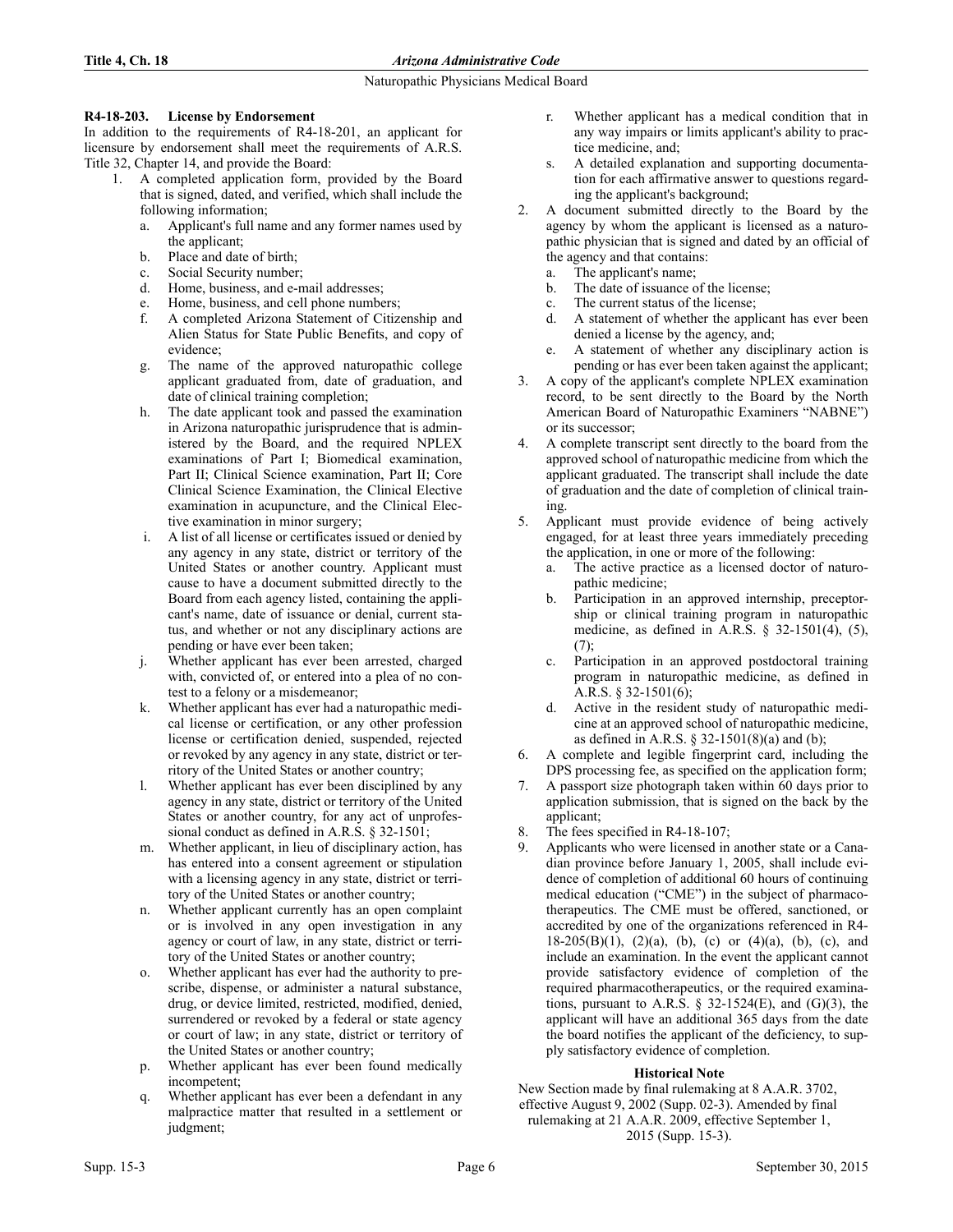# **R4-18-204. Specialists Certificate**

To obtain a specialist certificate, a physician shall meet the requirements of A.R.S. Title 32, Chapter 14 and provide the Board:

- 1. A completed application form, provided by the Board that is signed, dated, and verified, which shall include the following information;
	- a. Applicant's full name;
	- b. Current State of Arizona Naturopathic Physicians Medical License number;
	- c. Email address, phone number, and mailing address;
	- d. Name and address of the approved specialty college or program from which applicant completed postdoctoral specialty training;
	- e. The specialty applicant received training in, and a copy of the certificate of completion received in the specialty:
	- f. Who the specialty program was approved by;
	- g. Whether applicant has a medical condition that in any way impairs or limits applicant's ability to practice medicine;
	- h. Whether applicant has ever been disciplined by any agency in any state or territory of the United States, for any act of unprofessional conduct as defined in A.R.S. § 32-1501;
	- i. Whether applicant has ever had a naturopathic medical license or certification, or any other health profession license or certification denied, suspended, rejected or revoked by any agency in any state or territory of the United States, and;
	- j. A detailed explanation and supporting documentation for each affirmative answer to questions regarding the applicant's background;
- The fees specified in R4-18-107 and;
- 3. A letter from the specialty board that conducted the specialty examination verifying that the licensee is certified as a specialists in the specialty for which application is made;
- 4. A certificate issued to a physician pursuant to A.R.S. § 32-1529(C.), shall be concurrently renewed, suspended or revoked, with that physician's license to practice naturopathic medicine.

# **Historical Note**

New Section made by final rulemaking at 8 A.A.R. 3702, effective August 9, 2002 (Supp. 02-3). Amended by final rulemaking at 21 A.A.R. 2009, effective September 1, 2015 (Supp. 15-3).

# **R4-18-205. Continuing Medical Education Requirements**

- **A.** Every calendar year, a physician shall complete 30 credit hours of approved continuing medical education activities. Ten credit hours shall be in pharmacology as it relates to the diagnosis, treatment, or prevention of disease. Eight credit hours shall be from programs approved by one or more of the organizations listed in subsection (B)(2). One hour of credit is allowed for every 50 minutes of participation in an approved continuing medical education activity unless otherwise noted in R4-18-205(B).
- **B.** The following are approved continuing medical education activities:
	- 1. Education certified as Category I by an organization accredited by the Accreditation Council on Continuing Medical Education;
	- 2. Continuing medical educational programs in the clinical application of naturopathic medical philosophy that are approved by;
- a. The American Association of Naturopathic Physicians or any of its constituent organizations,
- b. The Arizona Naturopathic Medical Association, or
- c. Any naturopathic licensing authority in the United States or Canada.
- 3. One credit hour may be claimed for each eight hour day of training in an internship training program, a preceptorship training program, or a postdoctoral training program approved by the Board. A maximum of eight hours per year may be claimed in this manner.
- 4. One credit hour, not to exceed eight credit hours, may be claimed for each eight hour day of research in subjects listed in A.R.S. § 32-1525(B), if the research is conducted by or sponsored by a school of naturopathic medicine that is accredited or a candidate for accreditation by:
	- a. The Council on Naturopathic Medical Education,
	- b. The Council for Higher Education Accreditation, or
	- c. An accrediting agency recognized by the United States Department of Education.
- 5. One credit hour may be claimed for each hour serving as an instructor of naturopathic medical students or other physicians in a program approved by one of the organizations listed in subsection  $(B)(2)$ , or a school approved by the Board. A maximum of eight hours may be claimed in this manner.
- 6. A maximum of four credit hours may be claimed for preparing or writing for presentation or publication, a medically related paper, report, or book that is presented or published addressing current developments, skills, procedures, or treatment in the practice of naturopathic medicine. Credit may be claimed only for materials presented or published. Credit may be claimed once as of the date of publication or presentation.
- 7. A maximum of eight credit hours may be earned for the following activities that provide necessary understanding of current developments, skills, procedures, or treatment related to the practice of naturopathic medicine if the physician maintains a record for at least three years that includes the name of the activity, the date of the activity, and the amount of time to complete the activity:
	- a. Self-instruction that utilizes videotapes, audiotapes, films, filmstrips, slides, radio broadcasts, or computers;
	- b. Independent reading of scientific journals and books;
	- c. Preparation for specialty board certification or recertification examinations; or
	- d. Participation on a staff committee or quality of care or utilization review committee in a facility or government agency.
- **C.** The Board shall grant an extension of time to complete continuing medical education required in subsection (A) upon written application by a licensee if the licensee fails to meet the requirements due to illness, military service, medical or religious missionary activity, residence in a foreign country, or other extenuating circumstance. An extension, other than for military service, shall not exceed 90 days.
- **D.** An applicant for renewal of a license shall certify on the application for renewal, under penalty of perjury, that the applicant has met or will meet, before January 1, the continuing medical education requirements for the calendar year.
- **E.** Board staff shall annually select a minimum of ten percent of the active licensees for an audit of required continuing medical education. Failure to complete the required continuing medical education is considered unprofessional conduct.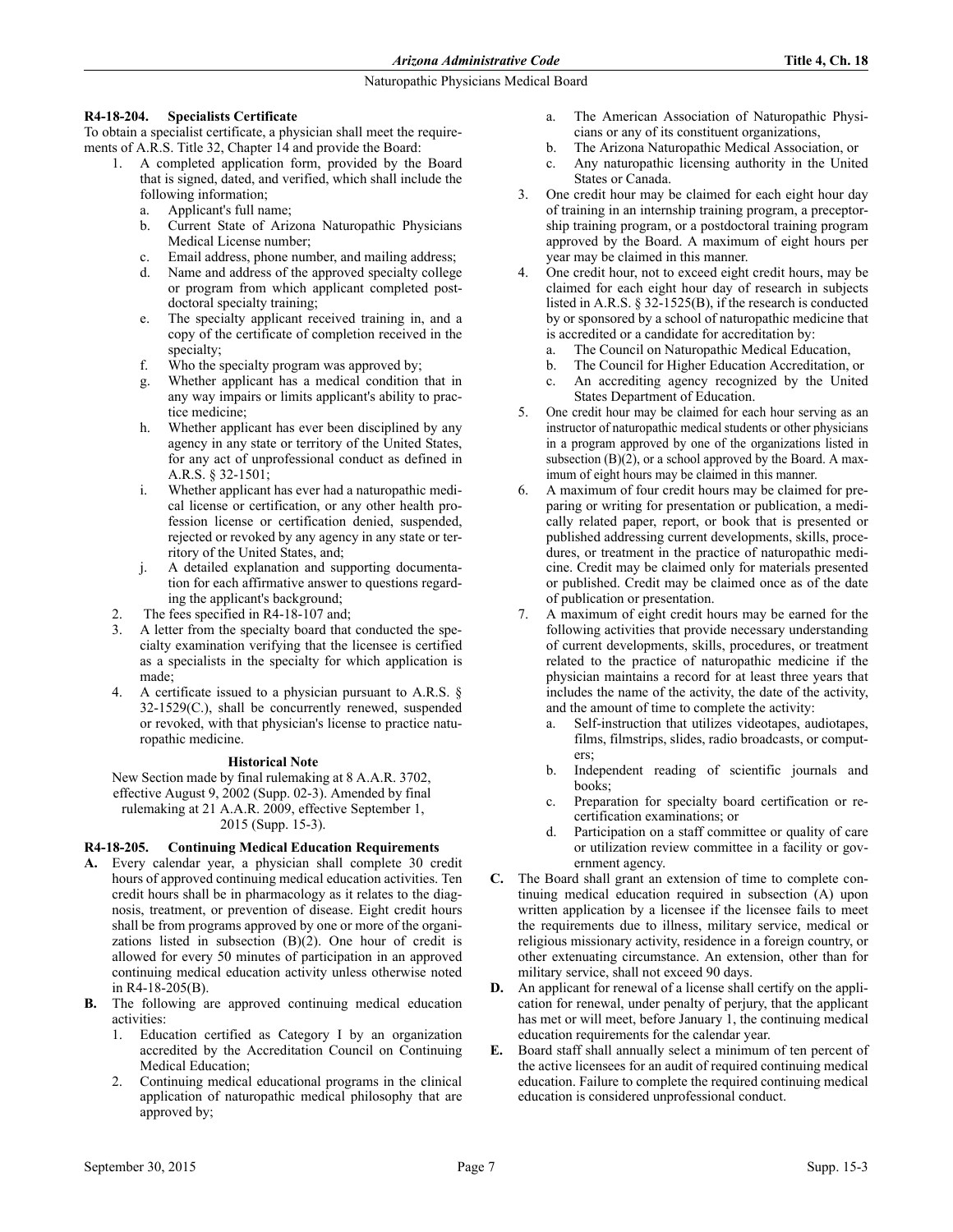## **Historical Note**

New Section made by final rulemaking at 8 A.A.R. 3702, effective August 9, 2002 (Supp. 02-3).

## **R4-18-206. Renewal of a License**

To renew a license to practice naturopathic medicine, on or before January 1 of each year, a licensee shall submit a complete license application renewal form, that allows the Board to determine whether the applicant continues to meet the requirements of A.R.S. Title 32, Chapter 14. If an applicant makes a timely and complete application for renewal of the applicant's license, the physician may continue to practice until the application is approved or denied by the Board.

- 1. A completed application form, provided by the Board that is signed, dated, and verified, which shall include the following information;
	- a. Applicant's full name;
	- b. Applicant's State of Arizona Naturopathic Physicians Medical License number and initial issuance date of the license;
	- c. Applicant's home, business, and choice of e-mail addresses, and choice of mailing address;
	- d. Applicant's home, business, and cell phone numbers;
	- Applicant's attestation of completion of the Continuing Medical Education credit hours required to renew the medical license;
	- f. A statement indicating whether, during the last 12 months, applicant was arrested, charged with, convicted of, or entered into a plea of no contest to any criminal act;
	- g. A statement indicating whether, during the last 12 months, applicant had any licensing agency or board, in any state, district or territory of the United States or another country, initiate or take any action against any license or certificate that is or was held;
	- h. A statement indicating whether, during the last 12 months, applicant entered into a consent agreement or stipulation with any agency in lieu of disciplinary action in any state, district or territory of the United States or another country;
	- i. A statement of whether during the last 12 months applicant was named in a malpractice suit;
	- A statement of whether applicant has a complaint currently pending before any agency, or court of law; in any state, district or territory of the United States or another country;
	- k. A detailed explanation and supporting documentation for each affirmative answer to questions regarding the applicant's background; and
- 2. The fee specified in R4-18-107.

### **Historical Note**

New Section made by final rulemaking at 8 A.A.R. 3702, effective August 9, 2002 (Supp. 02-3). Amended by final rulemaking at 21 A.A.R. 2009, effective September 1, 2015 (Supp. 15-3).

### **R4-18-207. Reinstatement of an Expired License or Certificate**

**A.** In order to reinstate an expired license, an applicant must meet the requirements in A.R.S. § 32-1526, and pay a renewal and penalty fee for each year the license has been expired. In addition, the applicant must demonstrate completion of 30 hours of continuing medical education for each year the license has been expired. The CME must cover clinical application of naturopathic medical philosophy, pharmacology, and be accredited by the Accreditation Council on Continuing Medical Education or approved by any of the programs listed in R4-  $18-201(B)(2)$ .

- **B.** The applicant must provide the Board with:
	- 1. A completed application form, provided by the Board that is signed, dated, and verified; which shall include the following information;
		- a. Applicant's full name and any former names used by the applicant;
		- b. Applicant's place and date of birth;
		- c. Applicant's Social Security number;
		- d. Applicant's home, business, and e-mail addresses;
		- e. Applicant's home, business, and cell phone numbers;
		- f. A completed Arizona Statement of Citizenship and Alien Status for State Public Benefits, and copy of evidence;
		- g. The name of the approved naturopathic college applicant graduated from, date of graduation, and date of clinical training completion;
		- h. A list of all license or certificates issued or denied by any agency in any state, district or territory of the United States or another country. Applicant must cause to have a document submitted directly to the Board from each agency listed, containing the applicant's name, date of issuance or denial, current status and whether or not any disciplinary actions are pending or have ever been taken;
		- i. Whether applicant has ever been arrested, charged with, convicted of, or entered into a plea of no contest to a felony or a misdemeanor;
		- j. Whether applicant has ever had a naturopathic medical license or certification, or any other health profession license or certification denied, suspended, rejected or revoked by any agency in any state, district or territory of the United States or another country;
		- k. Whether applicant has ever been disciplined by any agency in any state, district or territory of the United States or another country for any act of unprofessional conduct as defined in A.R.S. § 32-1501;
		- l. Whether in lieu of disciplinary action, has applicant ever entered into a consent agreement or stipulation with a licensing agency in any state, district or territory of the United States or another country;
		- m. Whether applicant currently has an open complaint or is involved in any open investigation in any agency or court of law, in any state, district or territory of the United States or another country;
		- n. Whether applicant has ever had the authority to prescribe, dispense, or administer a natural substance, drug, or device limited, restricted, modified, denied, surrendered or revoked by a federal or state agency or court of law in any state, district or territory of the United States or another country;
		- o. Whether applicant has ever been found medically incompetent;
		- p. Whether applicant has ever been a defendant in any malpractice matter that resulted in a settlement or judgment;
		- q. Whether applicant has a medical condition that in any way impairs or limits applicant's ability to practice medicine, and;
		- r. A detailed explanation and supporting documentation for each affirmative answer to questions regarding the applicant's background;
	- 2. A complete and legible fingerprint card, including the DPS processing fee as specified on the application form;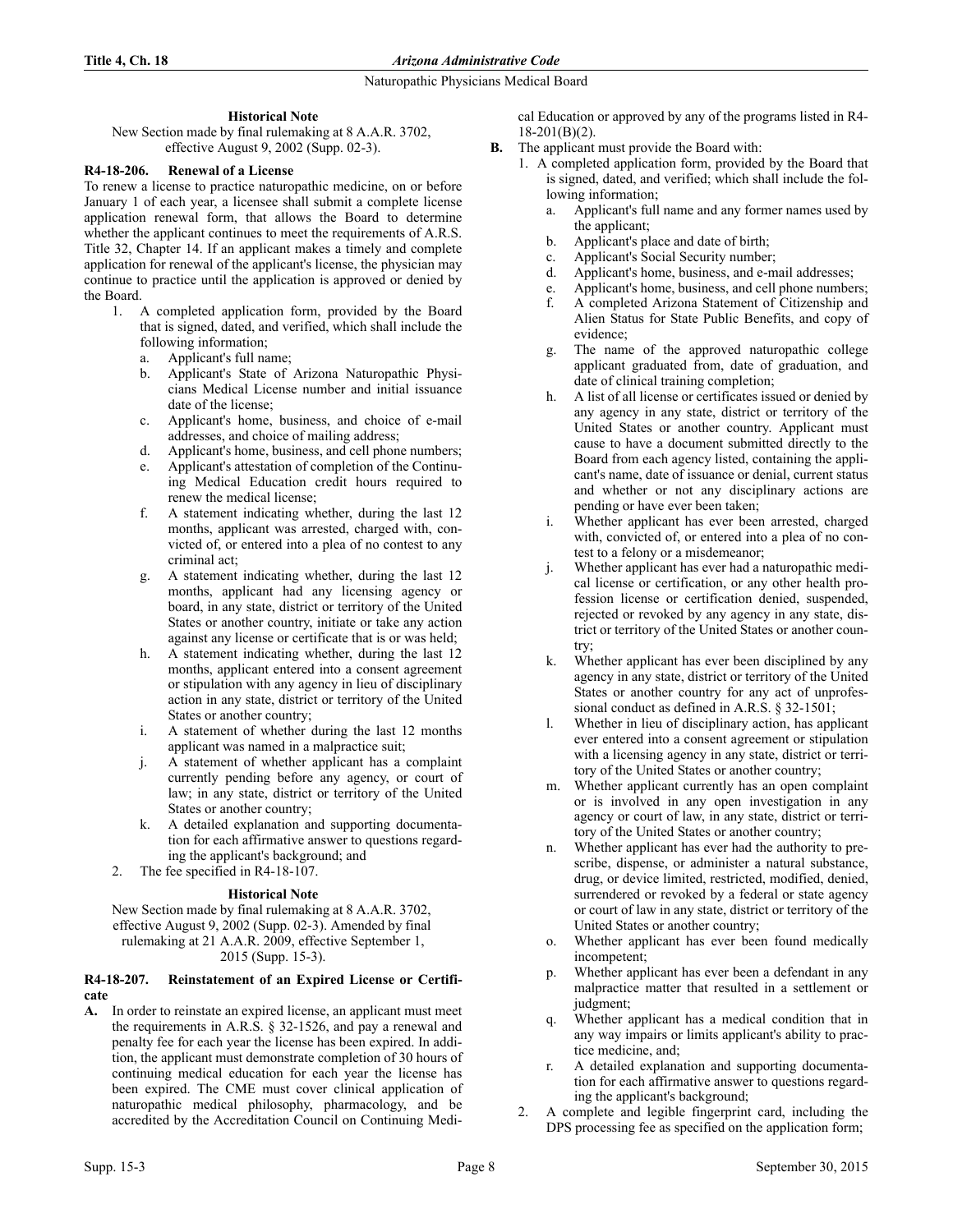- 3. A passport size photograph taken within 60 days prior to application submission that is signed on the back by the applicant;
- **C.** An applicant for reinstatement of an expired certificate to dispense must complete the renewal application form and pay the renewal and late fees for each year the certificate has been expired;
- **D.** An applicant for reinstatement of a certificate to dispense must complete the initial application form for the certificate. Pursuant to A.R.S. § 32-1526(H), an applicant for reinstatement of an expired certificate shall pay all renewal and penalty fees;
- **E.** A applicant who held a specialty certificate that expired with the license, may request reinstatement of the certificate on the application for reinstatement of the medical license.

### **Historical Note**

New Section made by final rulemaking at 21 A.A.R. 2009, effective September 1, 2015 (Supp. 15-3).

## **R4-18-208. Reinstatement of a Retired License**

- **A.** A person may apply to reinstate a retired license to active practice, upon payment of the renewal fee. As a condition of reinstatement of a retired license, pursuant to A.R.S. § 32-1528, each applicant shall provide proof of completion of 30 hours of continuing medical education, and provide the Board with:
	- 1. A completed application form, provided by the Board that is signed, dated, and verified; which shall include the following information:
		- a. Applicant's full name and any former names used by the applicant;
		- b. Applicant's place and date of birth;
		- c. Applicant's Social Security number;
		- d. Applicant's home, business, and e-mail addresses;
		- e. Applicant's home, business, and cell phone numbers;
		- f. A completed Arizona Statement of Citizenship and Alien Status for State Public Benefits, and copy of evidence;
		- g. The name of the approved naturopathic college applicant graduated from, date of graduation, and date of clinical training completion;
		- h. The dates applicant retired the license;
		- i. A list of all licenses or certificates issued or denied by any agency in any state, district or territory of the United States or another country. Applicant must cause to have a document submitted directly to the Board from each agency listed, containing the applicant's name, date of issuance or denial, current status and whether or not any disciplinary actions are pending or have ever been taken;
		- j. Whether applicant has ever been arrested, charged with, convicted of, or entered into a plea of no contest to a felony or a misdemeanor;
		- k. Whether applicant has ever had a naturopathic medical license or certification, or any other health profession license or certification denied, suspended, rejected or revoked by any agency in any state, district or territory of the United States or another country;
		- l. Whether applicant has ever been disciplined by any agency in any state, district or territory of the United States or another country, for any act of unprofessional conduct as defined in A.R.S. § 32-1501;
		- m. Whether in lieu of disciplinary action, has applicant ever entered into a consent agreement or stipulation with a licensing agency in any state, district or territory of the United States or another country;
		- n. Whether applicant currently has an open complaint or is involved in any open investigation in any

agency or court of law, in any state, district or territory of the United States or another country;

- o. Whether applicant has ever had the authority to prescribe, dispense, or administer a natural substance, drug, or device limited, restricted, modified, denied, surrendered or revoked by a federal or state agency or court of law in any state, district or territory of the United States or another country;
- p. Whether applicant has ever been found medically incompetent;
- q. Whether applicant has ever been a defendant in any malpractice matter that resulted in a settlement or judgment;
- r. Whether applicant has a medical condition that in any way impairs or limits applicant's ability to practice medicine, and;
- s. A detailed explanation and supporting documentation for each affirmative answer to questions regarding the applicant's background.
- 2. A complete and legible fingerprint card, including the DPS processing fee as specified on the form;
- 3. A passport size photograph taken within 60 days prior to application submission that is signed on the back by the applicant;
- 4. The fees specified in R4-18-107; and
- Provide proof of completion of 30 hours of CME taken, within the last 12 months prior to application submission. The CME is in addition to the 30 hours required each year for license renewal, must cover clinical application of naturopathic medical philosophy, pharmacology, and be accredited by the Accreditation Council on Continuing Education, or approved by any of the programs listed in R4-18-201(B)(2).
- **B.** An applicant for reinstatement of a retired certificate to dispense must complete the renewal application form for the certificate, and pay the fee specified in R4-18-107.
- **C.** An applicant who held a specialty certificate that retired with the license, may request reinstatement of the certificate on the application for reinstatement of the medical license.

### **Historical Note**

New Section made by final rulemaking at 21 A.A.R. 2009, effective September 1, 2015 (Supp. 15-3).

## **R4-18-209. Reinstatement of a Suspended, Revoked, or Surrendered License or Certificate**

- **A.** A person may apply to the board for the termination of the suspension or reissuance of a revoked license. Pursuant to A.R.S. § 32-1551, the board shall make its determination on each application as it deems consistent with the public health, safety and just in the circumstances. The applicant must provide the Board with;
	- 1. A completed application form, provided by the Board that is signed, dated, and verified; which shall include the following information;
		- a. Applicant's full name and any former names used by the applicant;
		- b. Applicant's place and date of birth;
		- c. Applicant's Social Security number;
		- d. Applicant's home, business, and e-mail addresses;
		- e. Applicant's home, business, and cell phone numbers;
		- f. A completed Arizona Statement of Citizenship and Alien Status for State Public Benefits, and copy of evidence;
		- g. The name of the approved naturopathic college applicant graduated from, date of graduation, and date of clinical training completion;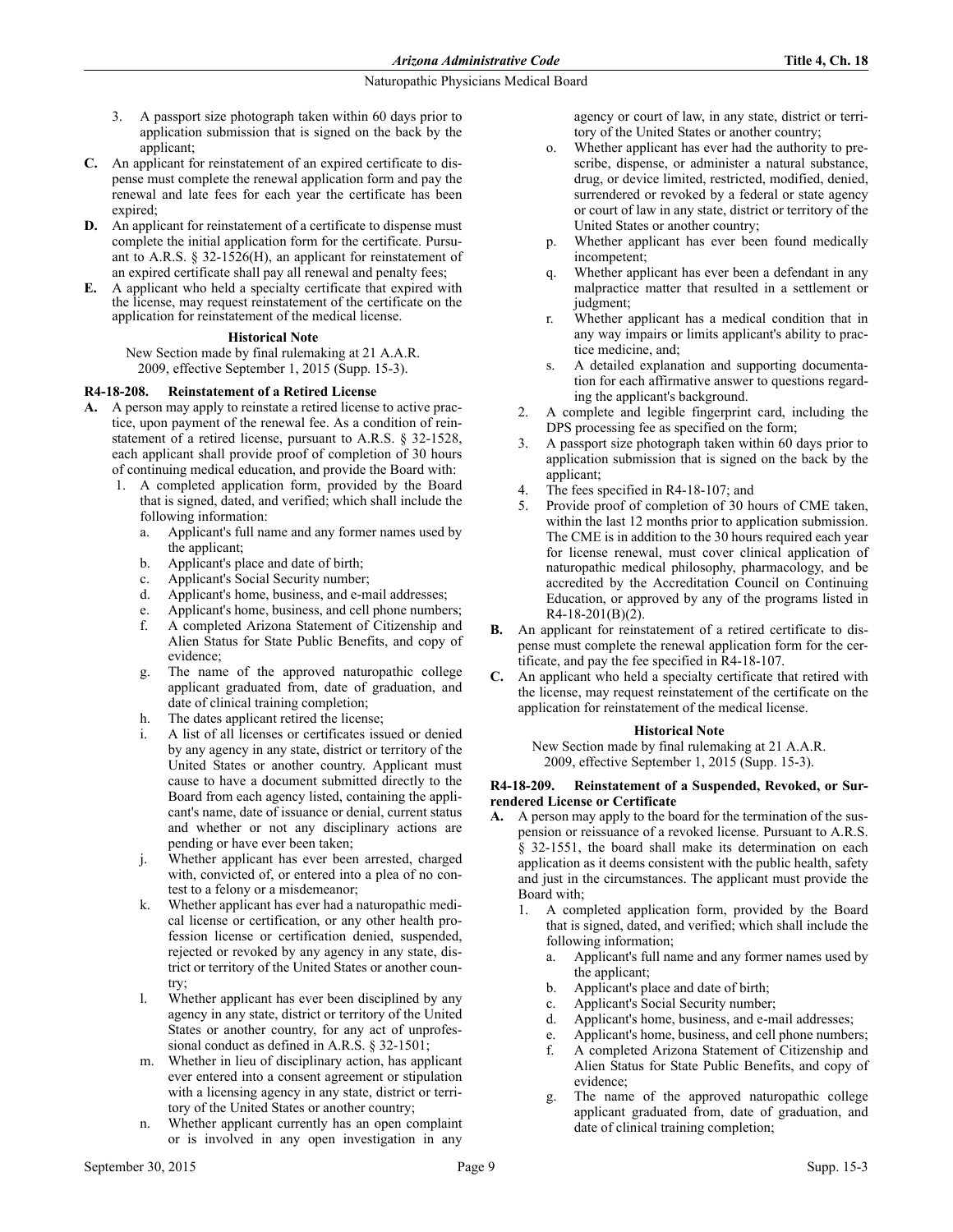- h. Documentation showing that the basis for the suspension or revocation has been removed, and that suspension termination or reinstatement of the license or certificate, does not constitute a threat to the public health or safety;
- i. A list of all license or certificates issued or denied by any agency in any state, district or territory of the United States or another country. Applicant must cause to have a document submitted directly to the Board from each agency listed, containing the applicant's name, date of issuance or denial, current status and whether or not any disciplinary actions are pending or have ever been taken;
- j. Whether applicant has ever been arrested, charged with, convicted of, or entered into a plea of no contest to a felony or a misdemeanor;
- k. Whether applicant has ever had a naturopathic medical license or certification, or any other health profession license or certification denied, suspended, rejected or revoked by any agency in any state, district or territory of the United States or another country;
- l. Whether applicant has ever been disciplined by any agency in any state, district or territory of the United States or another country, for any act of unprofessional conduct as defined in A.R.S. § 32-1501;
- m. Whether in lieu of disciplinary action, has applicant ever entered into a consent agreement or stipulation with a licensing agency in any state, district or territory of the United States or another country;
- n. Whether applicant currently has an open complaint or is involved in any open investigation in any agency or court of law, in any state, district or territory of the United States or another country;
- o. Whether applicant has ever had the authority to prescribe, dispense, or administer a natural substance, drug, or device limited, restricted, modified, denied, surrendered or revoked by a federal or state agency or court of law in any state, district or territory of the United States or another country;
- p. Whether applicant has ever been found medically incompetent;
- q. Whether applicant has ever been a defendant in any malpractice matter that resulted in a settlement or judgment;
- r. Whether applicant has a medical condition that in any way impairs or limits applicant's ability to practice medicine, and;
- s. A detailed explanation and supporting documentation for each affirmative answer to questions regarding the applicant's background;
- 2. A complete and legible fingerprint card, including the DPS processing fee as specified on the application form;
- 3. A passport size photograph taken within 60 days prior to application submission that is signed on the back by the applicant, and;
- The fees specified in R4-18-107;
- 5. Proof of completion of 30 hours of CME for each year the license has been suspended or revoked. The CME is in addition to the 30 hours required each year for license renewal, must cover clinical application of naturopathic medical philosophy and pharmacology, and, be accredited by the Accreditation Council on Continuing Education, or approved by any of the programs listed in R4-18-  $205(B)(2);$
- **B.** An applicant for reinstatement of a suspended or revoked certificate to dispense shall submit a complete renewal form, along with the fee specified in R4-18-107;
- **C.** An applicant who held a specialty certificate that was suspended or revoked with the license, may request reinstatement of the certificate on the application for reinstatement of the medical license.
- **D.** An applicant seeking licensure after the surrendered of a license or certificate must apply and meet the requirements as a new applicant.

### **Historical Note**

New Section made by final rulemaking at 21 A.A.R. 2009, effective September 1, 2015 (Supp. 15-3).

#### **ARTICLE 3. RESERVED**

## **ARTICLE 4. APPROVAL OF SCHOOLS OF NATUROPATHIC MEDICINE**

### **R4-18-401. Approval of a School of Naturopathic Medicine**

The Board shall approve a school of naturopathic medicine if, in addition to the requirements of A.R.S. § 32-1501(8):

- 1. It is accredited or a candidate for accreditation by the Council on Naturopathic Medical Education, or its successor agency, and
- 2. It has complied with the requirements of the Arizona State Board of Private Post Secondary Education in A.R.S. Title 32, Chapter 30 and A.A.C. 4-39-101 through 4-39-603.

#### **Historical Note**

New Section made by final rulemaking at 8 A.A.R. 3702, effective August 9, 2002 (Supp. 02-3).

#### **R4-18-402. Annual Renewal of an Approved School of Naturopathic Medicine**

An approved school of naturopathic medicine shall be renewed by submitting on or before January 1 of each year, the information required by the Board that allows the Board to determine if the applicant continues to meet the requirements of A.R.S. § 32- 1501(8) and of R4-18-401.

### **Historical Note**

New Section made by final rulemaking at 8 A.A.R. 3702, effective August 9, 2002 (Supp. 02-3).

### **ARTICLE 5. NATUROPATHIC CLINICAL TRAINING AND PRECEPTORSHIP TRAINING PROGRAM REQUIREMENTS**

### **R4-18-501. Certificate to Engage in Clinical or Preceptorship Training**

- **A.** To obtain a certificate to engage in clinical or preceptorship training, an applicant shall submit to the Board a complete application form provided by the Board, that allows the Board to determine if the applicant meets the requirements of A.R.S. § 32-1524. The application shall be verified, and include the fee listed in R4-18-107;
- **B.** In addition to the requirements in subsection (A) a naturopathic medical student who applies for a certificate to engage in clinical training shall comply with the requirements of A.R.S. § 32-1560, and, be attending an approved naturopathic medical school. Applicant must arrange to have submitted directly to the Board, a letter from the chief medical officer of the medical school verifying that the applicant will be entering clinical training, and the anticipated starting and completion dates. The Board may deny an application for any reason set forth in A.R.S. § 32-1501(31) and A.R.S. § 32-1522(A)(3) through (6);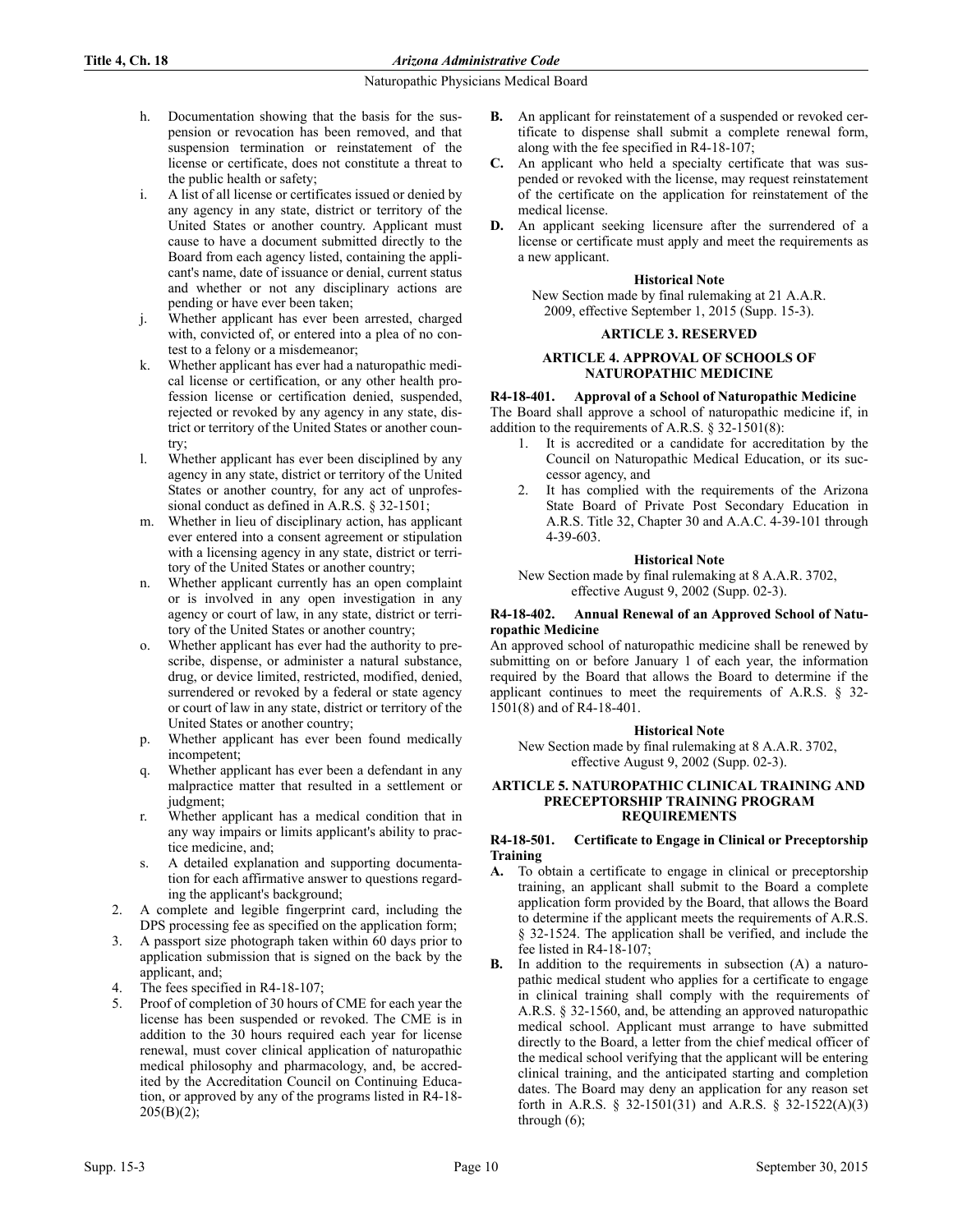- **C.** Applicant must take and pass the examination in Arizona naturopathic jurisprudence that is administered by the Board, with a minimum score of 75%, include with the application a passport size photograph taken within 60 days prior to application submission that is signed on the back by the applicant, provide a legible fingerprint card, including the DPS processing fee as specified on the application form;
- **D.** The application form for clinical training entry shall include:
	- 1. Applicant's full name and any former names used by applicant;
	- 2. Applicant's place and date of birth;
	- 3. Applicant's Social Security number;
	- 4. Applicant's home and email address;
	- 5. Applicant's home and cell phone numbers;
	- 6. The name and address of the approved naturopathic college applicant is attending; name and address of clinical training program, the date of clinical entry and the date of completion of clinical entry;
	- 7. The name of the Supervising Physician and the name of the Chief Medical Officer of the Clinical Training program;
	- 8. Whether applicant has ever been arrested, charged with, convicted of, or entered into a plea of no contest to a felony or a misdemeanor;
	- 9. Whether applicant has ever had a naturopathic medical license or certification, or any other health profession license or certification denied, suspended, rejected or revoked by any agency in any state, district or territory of the United States or another country;
	- 10. Whether applicant has ever been disciplined by any agency in any state, district or territory of the United States or another country, for any act of unprofessional conduct as defined in A.R.S. § 32-1501;
	- 11. Whether applicant, in lieu of disciplinary action, has entered into a consent agreement or stipulation with a licensing agency in any state, district or territory of the United States or another country;
	- 12. Whether applicant currently has an open complaint or is involved in any open investigation in any agency or court of law, in any state, district or territory of the United States or another country;
	- 13. Whether applicant has ever had the authority to prescribe, dispense, or administer a natural substance, drug, or device limited, restricted, modified, denied, surrendered or revoked by a federal or state agency or court of law, in any state, district or territory of the United States or another country;
	- 14. Whether applicant has ever been found medically incompetent;
	- 15. Whether applicant has ever been a defendant in any malpractice matter that resulted in a settlement or judgment;
	- 16. Whether applicant has a medical condition, that in any way, impairs or limits applicant's ability to practice medicine;
	- 17. A detailed explanation and supporting documentation for each affirmative answer to questions regarding the applicant's background, and;
	- 18. A completed Arizona Statement of Citizenship and Alien Status for State Public Benefits, and copy of evidence;
- **E.** In addition to the requirements in subsection (A), an applicant for a certificate to engage in a preceptorship training program shall comply with the requirements of A.R.S. § 32-1561 and arrange to have submitted directly to the Board, an official transcript from the approved naturopathic medical school from which the applicant graduated;
- **F.** Applicant must take and pass the examination in Arizona naturopathic jurisprudence that is administered by the Board with a minimum score of 75%, include with the application, a passport size photograph taken within 60 days prior to application submission that is signed on the back by the applicant, provide a legible fingerprint card, including the DPS processing fee as specified on the application form;
- **G.** The application form for preceptorship training shall include:
	- 1. Applicant's full name and any former names used by applicant;
	- 2. Applicant's place and date of birth;
	- 3. Applicant's Social Security number;
	- 4. Applicant's home and email address
	- 5. Applicant's home and cell phone numbers;
	- 6. The name, address, and medical license number of the Supervising Physician, designated Supervising Physician, if any, and Chief Medical Officer;
	- Attestation signed by the Supervising Physician declaring they have read and understand A.R.S. § 32-1561 and R4- 18-108, and agree to be the Supervising physician of record;
	- 8. Whether applicant has ever been arrested, charged with, convicted of, or entered into a plea of no contest to a felony or a misdemeanor;
	- 9. Whether applicant has ever had a naturopathic medical license or certification, or any other health profession license or certification denied, suspended, rejected or revoked by any state, district or territory or the United States or another country;
	- 10. Whether applicant has ever been disciplined by any agency in any state, district or territory of the United States or another country, for any act of unprofessional conduct as defined in A.R.S. § 32-1501;
	- 11. Whether applicant, in lieu of disciplinary action by any agency, in any state, district or territory of the United States or another country, has entered into a consent agreement or stipulation with a licensing agency;
	- 12. Whether applicant currently has an open complaint or is involved in any open investigation in any agency or court of law, in any state, district or territory of the United States or another country;
	- 13. Whether applicant has ever had the authority to prescribe, dispense, or administer a natural substance, drug, or device limited, restricted, modified, denied, surrendered or revoked by a federal or state agency or court of law, in any state, district or territory of the United States, or another country;
	- 14. Whether applicant has ever been found medically incompetent;
	- 15. Whether applicant has ever been a defendant in any malpractice matter that resulted in a settlement or judgment;
	- 16. Whether applicant has a medical condition, that in any way, impairs or limits applicant's ability to practice medicine;
	- 17. A detailed explanation and supporting documentation for each affirmative answer to questions regarding the applicant's background; and
	- 18. A completed Arizona Statement of Citizenship and Alien Status for State Public Benefits, and copy of evidence.

### **Historical Note**

New Section made by final rulemaking at 8 A.A.R. 3702, effective August 9, 2002 (Supp. 02-3). Amended by final rulemaking at 21 A.A.R. 2009, effective September 1, 2015 (Supp. 15-3).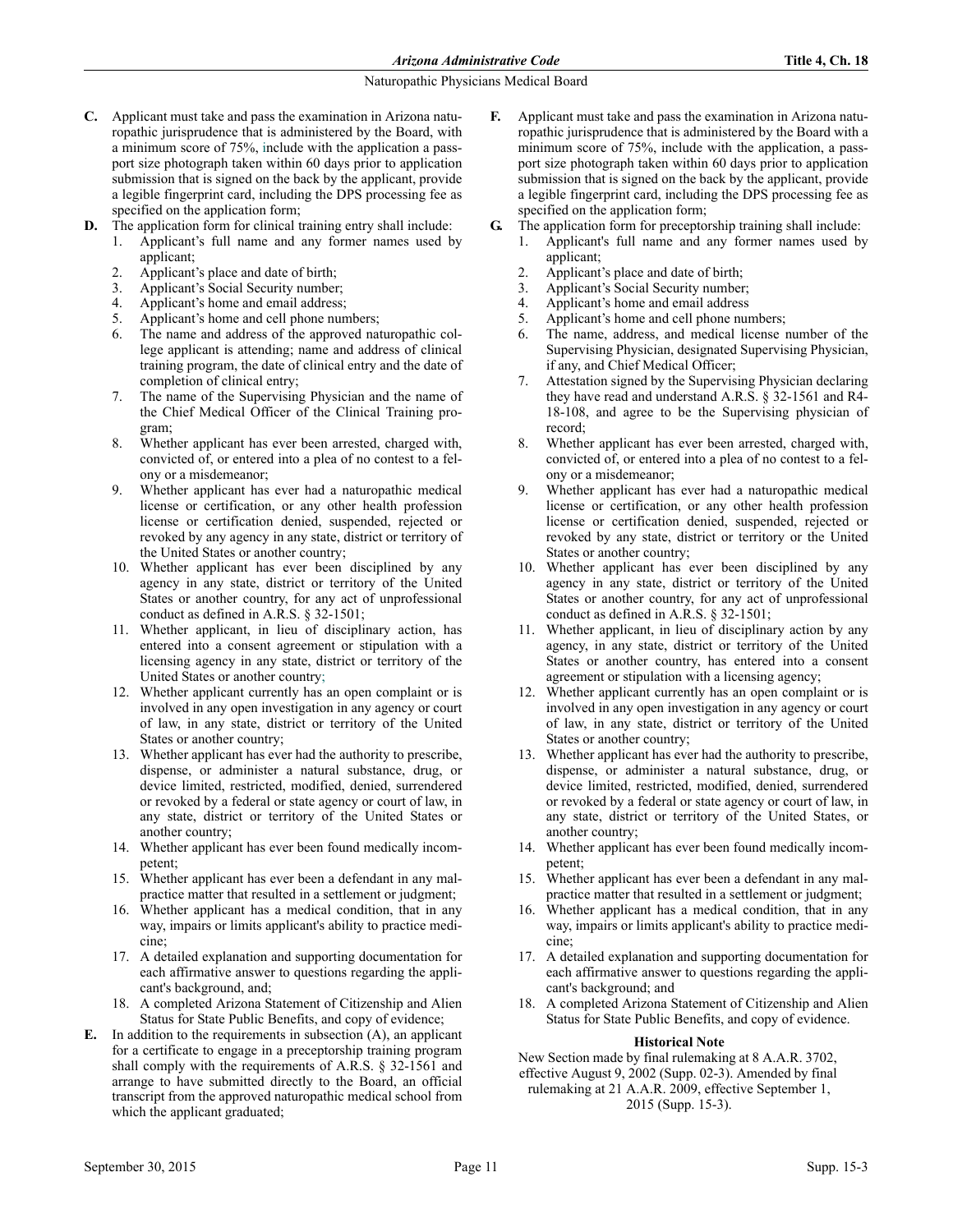### **R4-18-502. Annual Renewal of a Certificate to Engage in Clinical or Preceptorship Training**

A holder of a certificate to engage in clinical training shall renew the certification by submitting before the expiration date of the certificate a completed clinical training renewal form. A holder of a certificate to engage in preceptorship training shall renew the certification on or before July 1, by submitting a completed preceptorship renewal form.

- 1. Applicant must submit a completed application form provided by the Board for renewal of certification that allows the Board to determine whether the holder of the certificate continues to meet the requirements of A.R.S. Title 32 Chapter 14. The form must be signed, dated, and shall include;
	- a. Applicant's full name and any former names used by applicant;
	- b. Applicant's certificate number, and original issue date;
- 2. The fees specified in R4-18-107.

## **Historical Note**

New Section made by final rulemaking at 8 A.A.R. 3702, effective August 9, 2002 (Supp. 02-3). Amended by final rulemaking at 21 A.A.R. 2009, effective September 1, 2015 (Supp. 15-3).

### **R4-18-503. Application for a Certificate to Conduct a Clinical or Preceptorship Training Program**

A chief medical officer applying on behalf of a school of naturopathic medicine for a certificate to conduct clinical training, or on behalf of a preceptorship training program, shall submit to the Board the fee indicated in R4-18-107 and an application form provided by the Board, signed and dated by the chief medical officer, that contains:

- 1. The chief medical officer's name, mailing address, and telephone number;
- 2. The name and address of the training program and of each facility where training will be conducted;
- 3. The name, professional degree, license number, and licensing agency for each physician who will be providing supervision in the training program; and
- 4. A mission statement outlining the goals of the training program.

# **Historical Note**

New Section made by final rulemaking at 8 A.A.R. 3702, effective August 9, 2002 (Supp. 02-3).

### **R4-18-504. Annual Renewal of Certificate to Conduct a Clinical or Preceptorship Training Program**

A certificate to conduct clinical or preceptorship training shall be renewed before the anniversary date, by submitting the appropriate fee listed in R4-18-107 and a completed form.

# **Historical Note**

New Section made by final rulemaking at 8 A.A.R. 3702, effective August 9, 2002 (Supp. 02-3).

# **ARTICLE 6. NATUROPATHIC MEDICAL ASSISTANTS**

# **R4-18-601. Definitions**

In addition to the definitions in A.R.S. § 32-1501 and R4-18-101, the following definitions apply to this Article:

- 1. "Approved medical assistant program" means a course of study for medical assistants that is provided:
	- a. At an institution that is accredited by:
		- i. The Commission on Accreditation of Allied Health Education Programs,
		- ii. The Commission for the Accrediting Bureau of Health Education Schools, or
- iii. An accrediting agency recognized by the United States Department of Education or the Armed Forces of the United States, or
- b. By an organization recognized by the American Association of Naturopathic Physicians.
- 2. "Employ" means to compensate by money or other consideration for work performed.
- 3. "Medical history" means an account of an individual's past and present physical and mental health including the individual's illness, injury, or disease.
- 4. "Medication" means a drug as defined in A.R.S. § 32- 1501 or a natural substance as defined in A.R.S. § 32- 1581.
- 5. "Naturopathic practice" means a place where the practice of naturopathic medicine as defined in A.R.S. § 32-1501 takes place.
- 6. "Training" means classroom and clinical instruction completed by an individual as part of an approved medical assistant program.
- 7. "Treatment" means any of the acts included in the practice of naturopathic medicine as defined in A.R.S. § 32- 1501.

## **Historical Note**

New Section made by final rulemaking at 11 A.A.R. 1547, effective June 4, 2005 (Supp. 05-2).

# **R4-18-602. Medical Assistant Qualification**

An individual shall complete an approved medical assistant program to qualify for certification as a medical assistant.

# **Historical Note**

New Section made by final rulemaking at 11 A.A.R. 1547, effective June 4, 2005 (Supp. 05-2).

# **R4-18-603. Application for Medical Assistant Certification**

An applicant for a medical assistant certificate shall submit an application packet to the Board that contains the following:

- 1. An application form provided by the Board, signed and dated by the applicant that contains:
	- a. The applicant's name, mailing address, telephone number, and Social Security number;
	- b. The applicant's date and place of birth;
	- c. The applicant's height, weight, and eye and hair color;
	- d. The name, address, and telephone number of the applicant's employer, if applicable;
	- e. The name of the licensed physician who will supervise the applicant;
	- f. The name and address of the institution where the applicant completed an approved medical assistant program;
- 2. A copy of a certificate of completion from an approved medical assistant program or a letter of completion from an approved medical assistant program signed by the person in charge of the approved medical assistant program;
- 3. A completed and legible fingerprint card; and
- 4. The fees required by the Board under A.R.S. § 32-1527.

### **Historical Note**

New Section made by final rulemaking at 11 A.A.R. 1547, effective June 4, 2005 (Supp. 05-2).

# **R4-18-604. Renewal of Medical Assistant Certificate**

An applicant for a renewal certificate shall submit to the Board:

- 1. A renewal form, provided by the Board, that is signed and dated by the applicant and contains the applicant's:
	- a. Name,
	- b. Social Security number,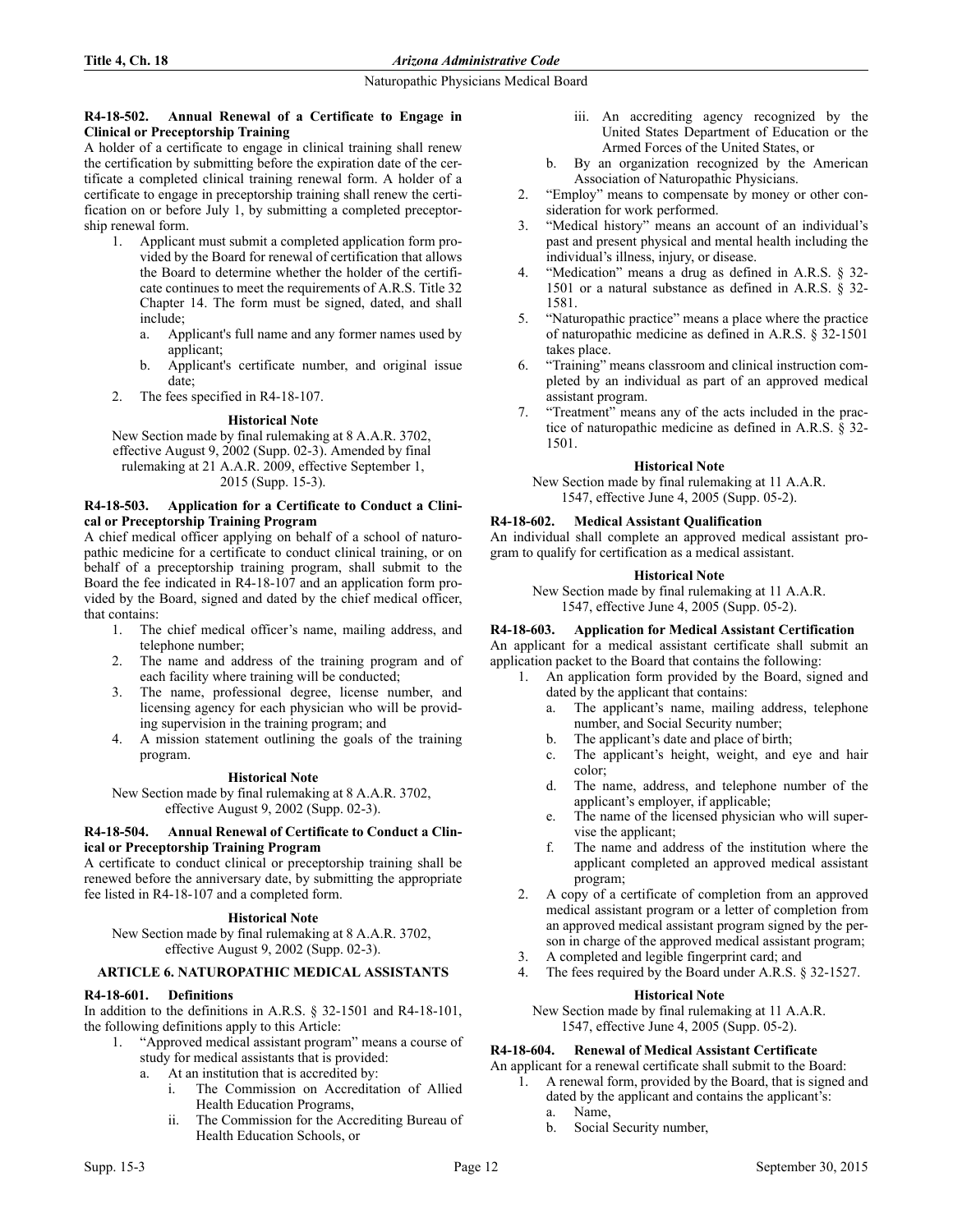- c. Residence and naturopathic practice addresses, and
- d. Telephone number; and
- 2. The fee required by the Board under A.R.S. § 32-1527.

## **Historical Note**

New Section made by final rulemaking at 11 A.A.R. 1547, effective June 4, 2005 (Supp. 05-2).

## **R4-18-605. Authorized Procedures for Medical Assistants**

**A.** A medical assistant may perform the following under the

- direct supervision of a physician:<br>1. Obtain a patient's medical hi Obtain a patient's medical history;
- 2. Obtain a patient's vital signs;
- 3. Assist a physician in performing a physical examination, surgical procedure, or treatment;
- 4. Perform a diagnostic test ordered by a physician including:
	- a. An electrocardiogram;
	- b. A peripheral vein puncture;
	- c. A capillary puncture;
	- d. Urine analysis;
	- e. A hematology test; or
	- Respiratory function testing;
- 5. Administer a medication:
	- a. By mouth; or
		- b. By subcutaneous or intra-muscular injection if the medical assistant received training on performing this type of administration from an approved medical assistant training program;
- 6. Monitor and remove an intravenous administration of a medication established by a supervising physician if the medical assistant received training on monitoring and removing an intravenous administration from an approved medical assistant training program.
- 7. Perform physiotherapy, which includes the following:
	- a. Whirlpool treatment,
	- b. Diathermy treatment,
	- c. Electronic stimulation treatment,
	- d. Ultrasound therapy,
	- e. Massage therapy,
	- f. Traction,
	- g. Transcutaneous nerve stimulation,
	- h. Colon hydrotherapy, or
	- i. Hot and cold pack treatment.
- **B.** A medical assistant shall not:
	- 1. Diagnose a medical condition;
	- 2. Design or modify a treatment program;
	- 3. Prescribe a medication or natural substance;
	- 4. Provide a patient with a prognosis;
	- 5. Unless authorized by law, perform:
		- a. An ionizing radiographic procedure,
		- b. A surgical procedure,
		- c. A central venous catheterization,
		- d. An acupuncture needle insertion, or
		- e. Manipulative therapy;
	- Administer or establish an intravenous medication; 7. Perform any procedure that requires precise placement of a needle into a patient by single or multiple injections
		- including:
		- a. Sclerotherapy,
		- b. Prolotherapy,
		- c. Mesotherapy, or
		- d. Neurotherapy; or
	- 8. Employ the medical assistant's supervising physician or have any financial interest in a naturopathic practice where the supervising physician is employed.

**C.** While assisting a naturopathic physician or performing a procedure delegated to the medical assistant, the medical assistant shall wear a clearly visible tag that states the individual is a medical assistant.

## **Historical Note**

New Section made by final rulemaking at 11 A.A.R. 1547, effective June 4, 2005 (Supp. 05-2).

# **ARTICLE 7. TIME-FRAMES FOR BOARD DECISIONS**

## **R4-18-701. Time-frames for Board Decisions**

- **A.** The overall time-frame described in A.R.S. § 41-1072(2) for each type of license, certification, or approval granted by the Board is listed in Table 1. The applicant and the Executive Director of the Board may agree in writing to extend a substantive review and overall time-frame by no more than 25 percent of the overall time-frame listed in Table 1.
- **B.** The administrative completeness review time-frame described in A.R.S. § 41-1072(1) for each type of license, certification, and approval granted by the Board is listed in Table 1.
	- 1. The administrative completeness review time-frame begins on the day the Board receives the application form and the appropriate fee.
	- 2. If the application packet is incomplete, the Board shall send to the applicant a written notice specifying the missing document or incomplete information.
	- The administrative completeness review time-frame and the overall time-frame are suspended from the date on the Board's notice until the date the Board office receives all missing information.
- **C.** The substantive review time-frame described in A.R.S. § 41- 1072(3) for each type of license, certification, and approval granted by the Board is listed in Table1.
	- 1. The substantive review time-frame begins on the date of the Board's notice of administrative completeness.
	- 2. If the Board determines that additional information or documentation is required, the Board shall send to the applicant a written request for that additional information or documentation.
	- 3. The time-frame for the substantive review is suspended from the date the request for additional information or documentation is sent to the applicant, until the date on which all of the requested information is received.
	- 4. The Board shall notify the applicant of the dates of all Board meetings at which the application will be considered.
	- 5. The Board shall send a written notice of approval or denial to applicants within ten working days of the Board meeting at which the decision is made. An applicant may request a hearing on the decision within 30 days of the Board's action.
- **D.** The Board shall consider an application withdrawn if within 360 days from the date of application the applicant fails to:
	- 1. Supply the missing information requested under subsection  $(B)(2)$  or  $(C)(2)$ ; or
	- If applicable, take and obtain a minimum score of 75% on the Arizona Naturopathic Jurisprudence Examination.
- **E.** During the administrative review period, an applicant may withdraw an application by requesting withdrawal in writing. During the substantive review period, the Board shall decide whether to grant a request to withdraw.
- **F.** An applicant shall send written notice to the Board within 10 days from the date of any change of applicant's address.

### **Historical Note**

New Section made by final rulemaking at 8 A.A.R. 3702, effective August 9, 2002 (Supp. 02-3).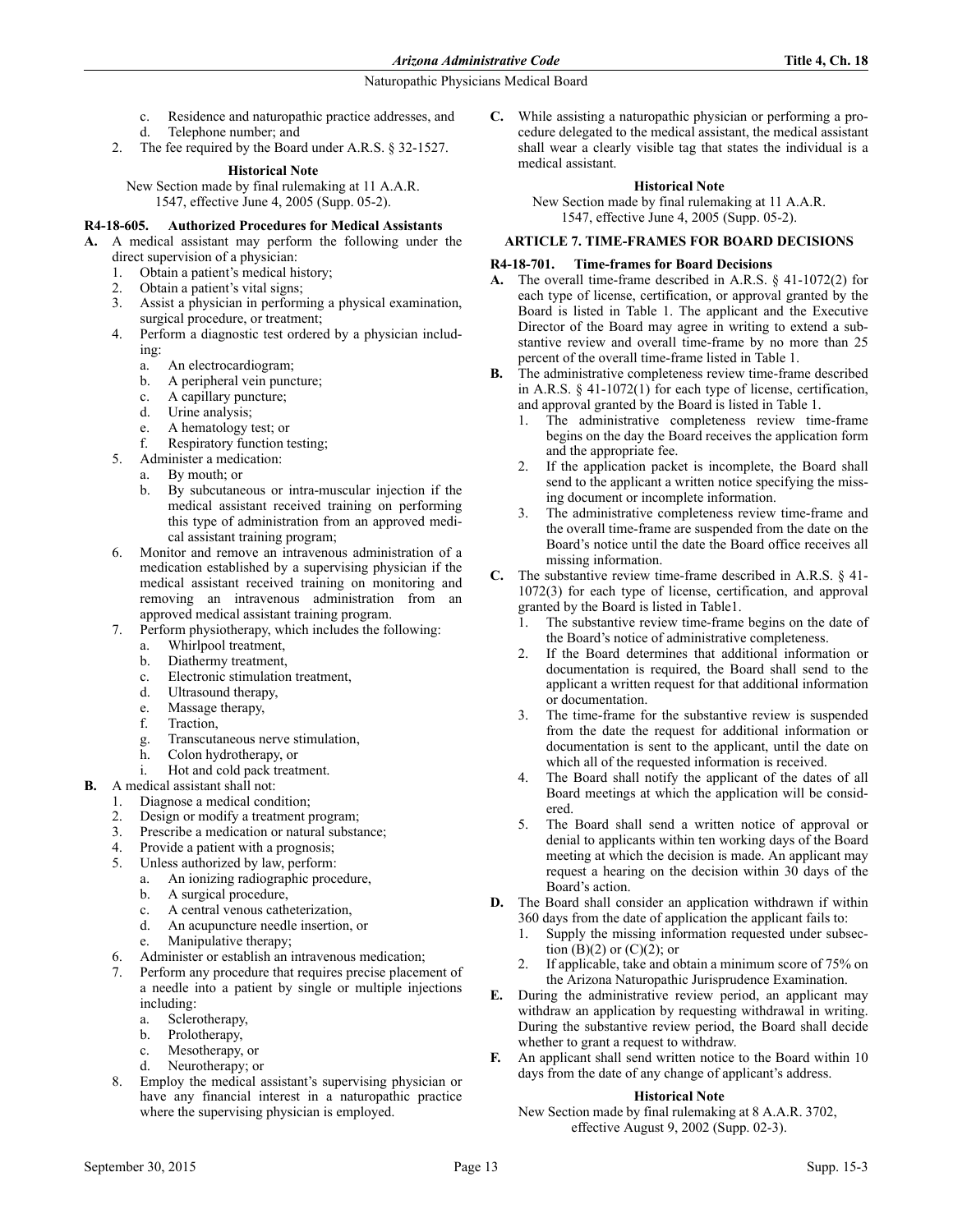**Title 4, Ch. 18** *Arizona Administrative Code*

## Naturopathic Physicians Medical Board

## **Table 1. Time-frames**

| Type of Approval                                                                                                                            | <b>Statutory Authority</b>                                                        | Administrative<br>Completeness<br>Time-frame | Substantive<br>Review<br>Time-frame | Overall<br>Time-frame |
|---------------------------------------------------------------------------------------------------------------------------------------------|-----------------------------------------------------------------------------------|----------------------------------------------|-------------------------------------|-----------------------|
| License by Examination (R4-18-202)                                                                                                          | A.R.S. §§ 32-1504(A), 32-<br>1522,<br>$32 - 1523$ ,<br>$32 -$<br>1523.01, 32-1524 | 90 days                                      | 90 days                             | 180 days              |
| License by Endorsement (R4-18-203)                                                                                                          | A.R.S. §§ 32-1504(A), 32-<br>1523                                                 | 60 days                                      | 60 days                             | 120 days              |
| Specialist Certificate (R4-18-204)                                                                                                          | A.R.S. $\S\S$ 32-1504(B)(3),<br>32-1529                                           | 60 days                                      | 60 days                             | 120 days              |
| Annual Renewal of License (R4-18-206)                                                                                                       | A.R.S. §§ 32-1504(A), 32-<br>1526                                                 | 30 days                                      | 60 days                             | 90 days               |
| Certificate to Dispense                                                                                                                     | A.R.S. §§ 32-1504(A), 32-<br>1581                                                 | 30 days                                      | 60 days                             | 90 days               |
| Annual Renewal of Certificate to Dispense                                                                                                   | A.R.S. §§ 32-1504(A), 32-<br>1581                                                 | 30 days                                      | 60 days                             | 90 days               |
| Certificate to Engage in a Clinical, Preceptor-<br>ship, Internship, or Postdoctoral Training<br>Program<br>$(R4-18-501)$                   | A.R.S. §§ 32-1504(A), 32-<br>1560, 32-1561                                        | 30 days                                      | 60 days                             | 90 days               |
| Annual Renewal of Certificate to Engage in a<br>Clinical, Preceptorship, Internship, or Post-<br>doctoral Training Program<br>$(R4-18-502)$ | A.R.S. §§ 32-1504(A), 32-<br>1560, 32-1561                                        | 30 days                                      | 60 days                             | 90 days               |
| Certificate to Conduct a Clinical, Preceptor-<br>ship, Internship, or Postdoctoral Training<br>Program<br>$(R4-18-503)$                     | A.R.S. §§ 32-1501, 32-<br>1504(A)                                                 | 30 days                                      | 60 days                             | 90 days               |
| Annual Renewal of Certificate to Conduct a<br>Clinical, Preceptorship, Internship, or Post-<br>doctoral Training Program (R4-18-504)        | A.R.S. § 32-1504(A)                                                               | 30 days                                      | 60 days                             | 90 days               |
| Medical Assistant Certificate                                                                                                               | A.R.S. §§ 32-1504(A), 32-<br>1559                                                 | 30 days                                      | 60 days                             | 90 days               |
| Annual Renewal of Medical Assistant Certifi-<br>cate                                                                                        | A.R.S. §§ 32-1504(A), 32-<br>1559                                                 | 30 days                                      | 60 days                             | 90 days               |

# **Historical Note**

New Table made by final rulemaking at 8 A.A.R. 3702, effective August 9, 2002 (Supp. 02-3).

### **ARTICLE 8. EXPERIMENTAL MEDICINE**

# **R4-18-801. Experimental Medicine**

A procedure, medication, or device is experimental if:

- 1. An Institutional review board exists for a particular procedure, medication, or device;
- 2. The procedure, medication, or device is not generally considered to be within the accepted practice standards for the naturopathic profession; and
- 3. The procedure, medication, or device is not part of the curriculum at an approved school of naturopathic medicine or approved postdoctoral training.

### **Historical Note**

New Section made by final rulemaking at 8 A.A.R. 3702, effective August 9, 2002 (Supp. 02-3). Amended by final rulemaking at 19 A.A.R. 1302, effective July 6, 2013 (Supp. 13-2).

# **R4-18-802. Informed Consent and Duty to Follow Protocols**

**A.** A physician, medical student engaged in an approved clinical training program, preceptee, or intern who conducts research involving an experimental procedure, medication, or device, shall ensure that all research subjects give informed consent to participate, which states:

- 1. Whether a physician, preceptee, or an intern is treating the patient;
- 2. That the patient or legal guardian of the patient understands:
	- a. The type of treatment the patient is to receive;
	- b. Each procedure that will be provided to the patient;
	- c. The risks and benefits of each procedure, medication, or device to be provided;
	- d. That the patient can withdraw at any time; and
	- e. That the patient is voluntarily participating; and
- 3. The physician, medical student engaged in the approved clinical training program, preceptee, or intern has established a protocol as required by subsection (B) that meets the requirements of the institutional review board that approved the protocol.
- **B.** A physician, medical student engaged in an approved clinical training program, preceptee, or intern, who conducts research on humans involving an experimental procedure, medication,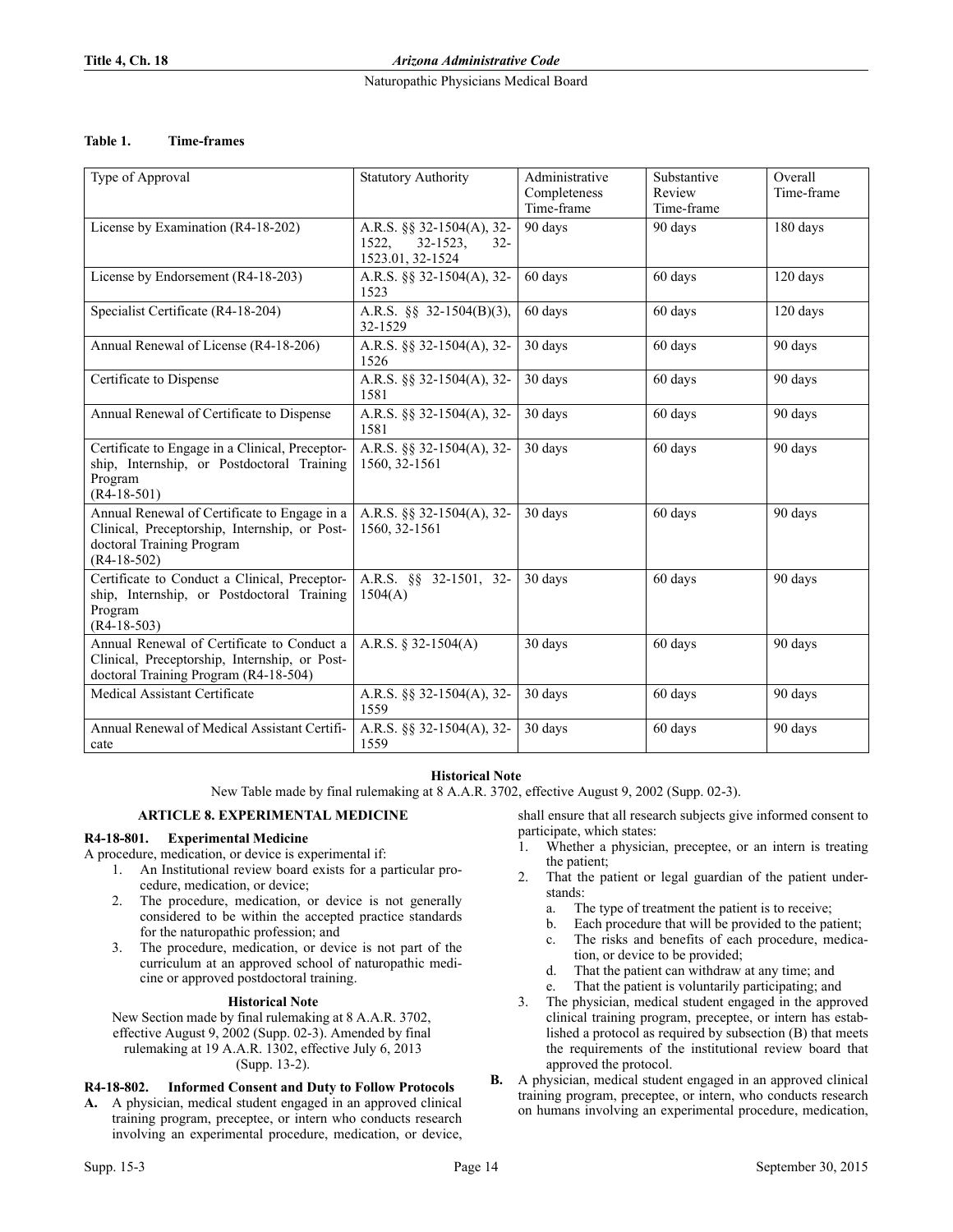or device shall have a protocol for that research approved by an institutional review board.

### **Historical Note**

New Section made by final rulemaking at 8 A.A.R. 3702, effective August 9, 2002 (Supp. 02-3). Amended by final rulemaking at 19 A.A.R. 1302, effective July 6, 2013 (Supp. 13-2).

## **ARTICLE 9. CERTIFICATE TO DISPENSE**

## **R4-18-901. Definitions**

The following definitions apply in this Article:

- 1. "Applicant" means:
	- a. An individual applying for a license and a certificate to dispense; or
	- b. A licensee requesting a certificate to dispense only.
	- 2. "Ausculation" means the act of listening to sounds within the human body either directly or through the use of a stethoscope or other means.
	- 3. "Certificate to dispense" means an approval granted by the Board to dispense a natural substance, drug, or device.
	- 4. "Dispense" means the same as in A.R.S. § 32-1581(H).
	- 5. "Drug" means the same as in A.R.S. § 32-1501(15).
	- 6. "Hour" means 50 to 60 minutes of participation.
	- 7. "Medical record" means the same as in A.R.S. § 12-2291.
	- 8. "Nutrient" means the same as in A.R.S. § 32- 1501(15)(a)(iii).
	- 9. "Physical examination" means an evaluation of the health of an individual's body using inspection, palpation, percussion, and auscultation to determine cause of illness or disease.

### **Historical Note**

New Section made by final rulemaking at 19 A.A.R. 1302, effective July 6, 2013 (Supp. 13-2).

### **R4-18-902. Qualifications for a Certificate to Dispense**

- **A.** To qualify for a certificate to dispense, an applicant shall have completed before the submission date of the application, Board approved training in the safe administration of natural substances, drugs, or devices.
- **B.** The Board approves documentation of the following as evidence of completion of Board approved training in the safe administration of natural substances, drugs, or devices:
	- 1. Graduation from an approved school of naturopathic medicine after January 1, 2005 as referenced in A.R.S. §  $32-1525(B)(4)$ ; or
	- 2. Completion of a 60 hour or more pharmacological course on natural substances, drugs, or devices that is offered, approved, or recognized by one of the organizations in  $R4-18-205(B)(1)$  or  $R4-18-205(B)(2)$ .
- **C.** If an applicant intends to administer a natural substance or drug intravenously, the Board approved training completed by the applicant shall include administration of a natural substance or drug by intravenous means.

#### **Historical Note**

New Section made by final rulemaking at 19 A.A.R. 1302, effective July 6, 2013 (Supp. 13-2).

### **R4-18-903. Application for a Certificate to Dispense; Renewal**

### **A.** An applicant for a certificate to dispense shall submit:

- 1. An application to the Board that contains:
	- a. The applicant's:
		- i. Full name;
		- ii. Naturopathic license number, if known; and
		- iii. Social Security number;
- b. If a corporation, a statement of whether the corporation holds tax exempt status;
- c. A statement of whether the applicant holds a drug enforcement number issued by the United States Drug Enforcement Administration, and if so, the drug enforcement number;
- d. A statement of whether the applicant has ever had the authority to prescribe, dispense, or administer a natural substance, drug, or device limited, restricted, modified, denied, surrendered or revoked by a federal or state agency or court of law, and if so, an explanation that includes:
	- i. The name and address of the federal or state agency or court having jurisdiction over the matter, and
	- ii. The disposition of the matter;
- e. A statement, signed by the applicant, that the applicant agrees to conform to all federal and state statutes, regulations, and rules; and
- f. The date the application is submitted; and
- 2. Unless exempted by A.R.S. § 32-1530, the fee required by the Board.
- **B.** An applicant for a naturopathic license may request a certificate to dispense as part of a naturopathic license application. When this request is made, approval of the naturopathic license by the Board includes approval of the certificate to dispense.
- **C.** A certificate holder shall renew a certificate to dispense on or before July 1 of each year by submitting:
	- 1. An application to the Board that contains:
		- a. The applicant's full name;
		- b. If a corporation, a statement of whether the corporation holds tax exempt status;
		- c. A statement of whether the applicant has had the authority to prescribe, dispense, or administer a natural substance, drug, device limited, restricted, modified, denied, surrendered or revoked by a federal or state agency or court of law, during the one year period immediately preceding the renewal date and if so, an explanation that includes:
			- i. The name and address of the federal or state agency or court having jurisdiction over the matter; and
			- ii. The disposition of the matter; and
		- d. A statement, signed and dated by the applicant, verifying the information on the application is true and correct and the applicant is the licensee named on the application; and
	- 2. Unless exempted by A.R.S. § 32-1530, the fee required by the Board.
- **D.** The Board shall grant or deny the certificate to dispense or renewal of certificate to dispense according to the time-frames in 4 A.A.C. 18, Article 7, Table 1.

#### **Historical Note**

New Section made by final rulemaking at 19 A.A.R. 1302, effective July 6, 2013 (Supp. 13-2).

### **R4-18-904. Dispensing; Intravenous Nutrients**

- **A.** To prevent toxicity due to the excessive intake of a natural substance, drug, or device, before dispensing the natural substance, drug, or device to an individual, a certified physician shall:
	- 1. Conduct a physical examination of the individual,
	- 2. Conduct laboratory tests as necessary that determine the potential for toxicity of the individual, and